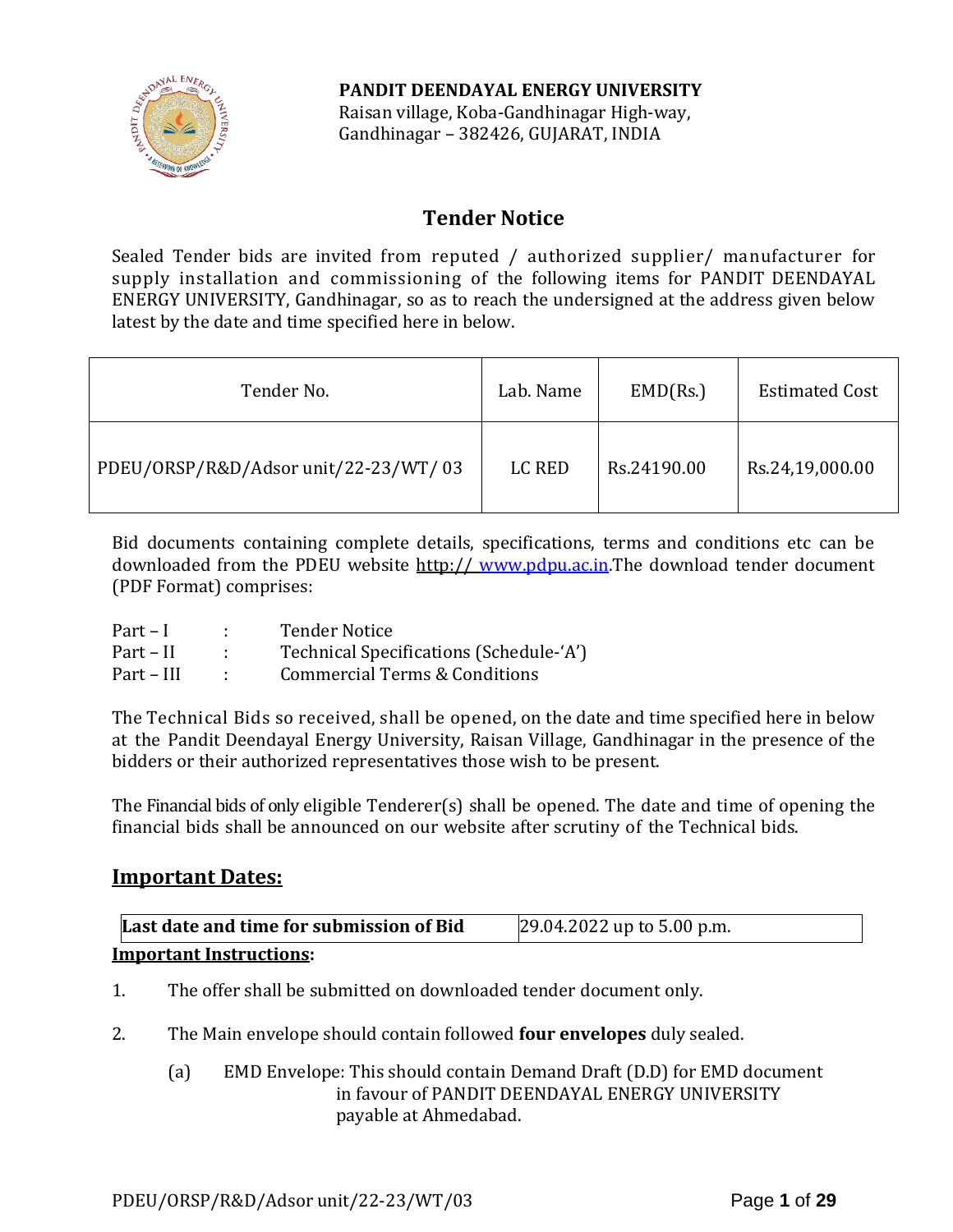- (b) Technical Bid : Schedule- 'A'
- (c) General Commercial Terms & Conditions
- (d) Price Bid **:** (Schedule 'B') should contain only Price Bid.

All the four envelopes should be super scribed with tender No., date of opening and Name of the bidder.

- 3. Offer without EMD is liable to be rejected forthwith.
- 4. The Tender, duly completed, should be sent by RPAD or Speed Post or Courier Service (Hand Delivery is not acceptable) so as to reach latest by the date and time specified here in above. Tender received after the due date and time is liable for rejection irrespective of delay due to postal service or any other reasons.
- 5. Any technical query, information clarification pertaining to this tender may be referred to **Dr. Anurag Mudgal (Project Incharge- 07923275437; E-Mail:** [anurag.mudgal@sot.pdpu.ac.in\)](mailto:anurag.mudgal@sot.pdpu.ac.in) Pandit Deendayal Energy University, Raisan village, Gandhinagar-Koba highway, Gandhinagar-382426 OR **purchase@pdpu.ac.in**

PDEU reserves right to reject any OR all tenders without assigning any reason.

**Sd/-**

## **Registrar**

PANDIT DEENDAYAL ENERGY UNIVERSITY Raisan village, Koba-Gandhinagar High-way, Gandhinagar – 382426, GUJARAT, INDIA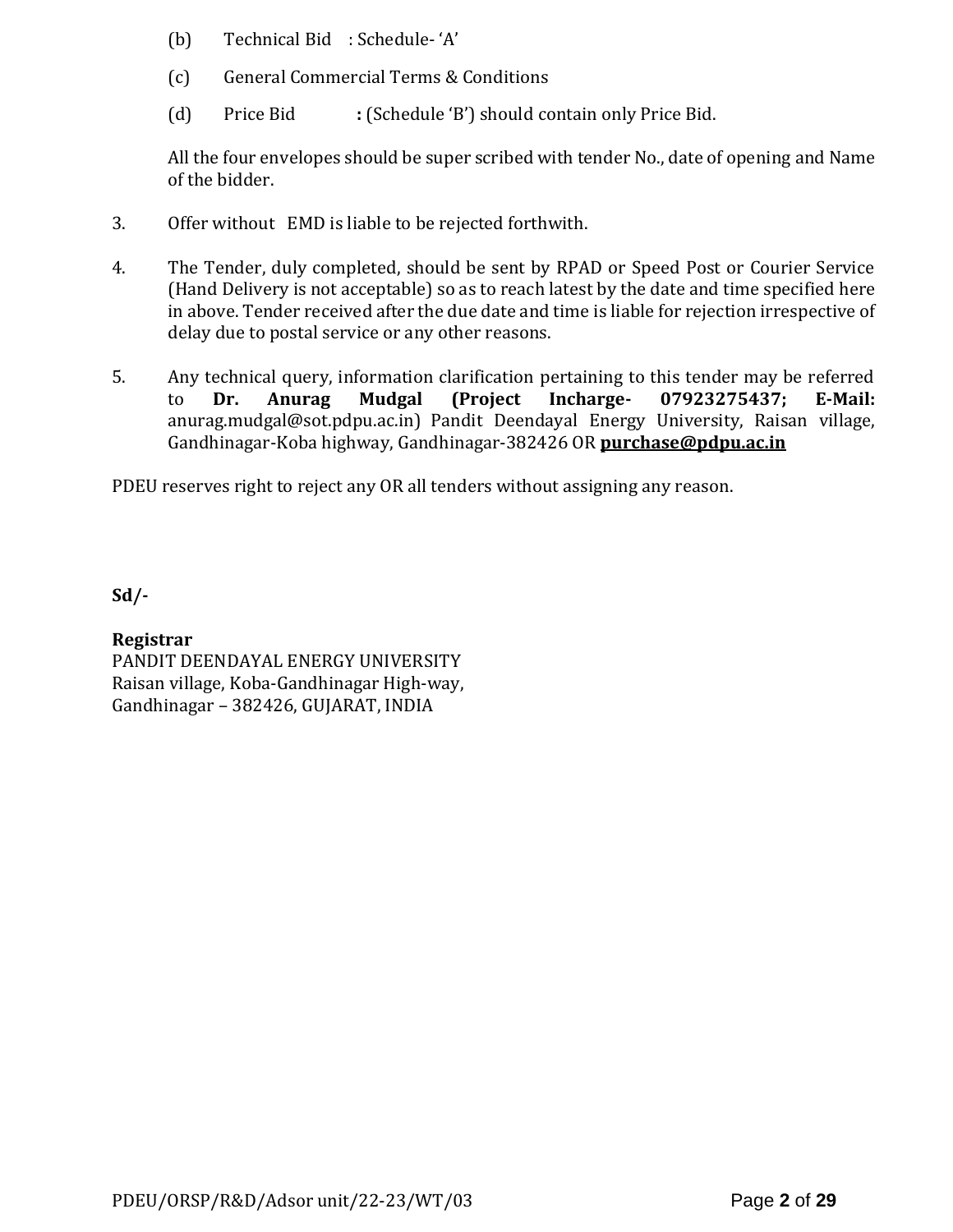## PART-II

## SCHEDULE-'A'

# **Adsorption Unit and accessories for effluent characterization and treatment**

| Sr.<br><b>No</b> | <b>Complete Description of Item</b>                                                                                    | <b>Generic Specifications</b>                                                                                                                                                                                                            | Quantity<br><b>Required</b>                     |
|------------------|------------------------------------------------------------------------------------------------------------------------|------------------------------------------------------------------------------------------------------------------------------------------------------------------------------------------------------------------------------------------|-------------------------------------------------|
| 1.               | <b>Adsorption Beds (Vessels)</b>                                                                                       | Adsorption beds which<br>capacity of 2 $m^3/h$ of<br>treated water.                                                                                                                                                                      | $\overline{2}$                                  |
| 2.               | Adsorbent                                                                                                              | Activated<br>Carbon<br>is<br>preferable and<br>other adsorbents<br>for<br>R&D Purpose                                                                                                                                                    | Requirement as<br>per size and<br>specification |
| 3.               | <b>Water Tanks:</b><br>Raw Water Tank (Capacity-2 m <sup>3</sup> )<br>Permeate Water Tank (Capacity-2 m <sup>3</sup> ) | <b>Water Tanks for storage</b>                                                                                                                                                                                                           | $\overline{2}$                                  |
| 4.               | Pumps:<br>Feed Pump<br>Backwash Pump<br>Hot water Pump                                                                 | All pumps with variable<br>frequency Drive system<br>to control flow and<br>pump speed.                                                                                                                                                  | 3                                               |
| 5.               | Electric Heater with hot water storage tank                                                                            | As per required size and<br>specification                                                                                                                                                                                                | $\mathbf{1}$                                    |
| 6.               | Online water Analyzer test rig                                                                                         | Online water analyzer<br>rig to measure pH,<br>Conductivity,<br>Electric<br>Dissolved<br>Turbidity,<br>Oxygen, BOD, COD, TSS.<br>(with digital display and<br>data storage)                                                              | $\overline{2}$                                  |
| 7.               | <b>Valves and Sensors</b>                                                                                              | Valve and Sensors as<br>per Annexure-2 with<br>full<br>automation<br>and<br>data logger.                                                                                                                                                 |                                                 |
| 8.               | <b>Automation and Data storage</b>                                                                                     | full<br>automation<br>and<br>Per<br>data logger As<br>Annexure-2.                                                                                                                                                                        |                                                 |
| 9.               | Multi-Meter<br>(EUTCH Instrument - PCD650)                                                                             | Portable Multi-Meter to<br>measure pH, ORP, Ion,<br>Conductivity,<br>TDS,<br>Salinity,<br>Resistivity,<br>Dissolved<br>Oxygen,<br>Temperature.                                                                                           | $\mathbf{1}$                                    |
| 10.              | Photometer<br>(Palintest - Photometer - PTBH7500                                                                       | Portable Photometer to<br>Ammonium,<br>measure<br>Chloride,<br>Chromium,<br>Cyanide,<br>Copper,<br>Fluoride,<br>Iron,<br>Nickle,<br>Manganese,<br>Nitrate/ite, oxygen, pH,<br>Phosphate, Potassium,<br>Silica,<br>Sulphate/fide,<br>Zinc | $\mathbf{1}$                                    |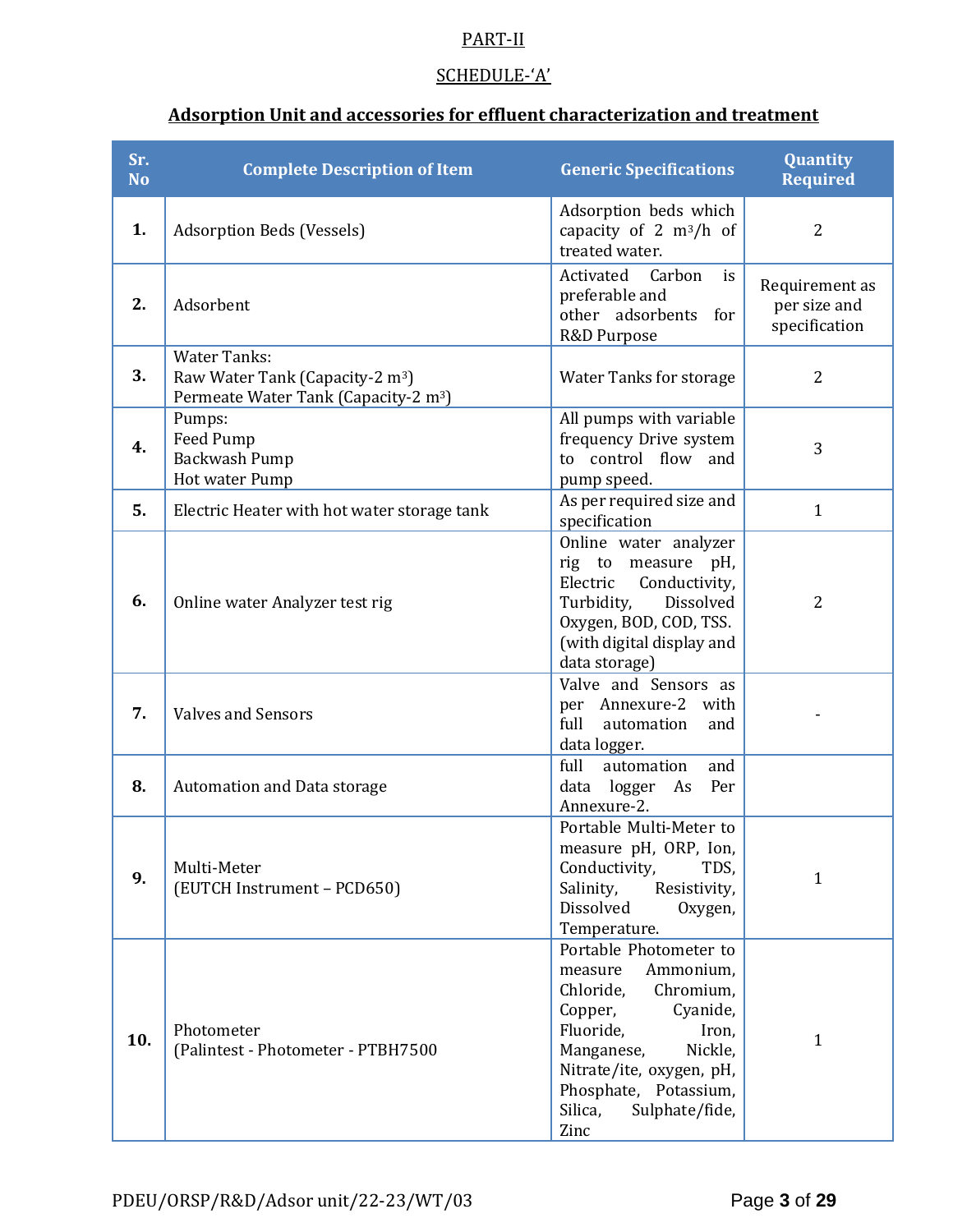|     |                                                                                                                                                                                                                                                                                                                                                                                                                                                                                                                                                                                                                                                                                                                                                                                                               | (Consumables<br>and<br>reagents required for<br>$100$ tests)                                      |                             |
|-----|---------------------------------------------------------------------------------------------------------------------------------------------------------------------------------------------------------------------------------------------------------------------------------------------------------------------------------------------------------------------------------------------------------------------------------------------------------------------------------------------------------------------------------------------------------------------------------------------------------------------------------------------------------------------------------------------------------------------------------------------------------------------------------------------------------------|---------------------------------------------------------------------------------------------------|-----------------------------|
| 11. | List of items for the photometer<br>Alkalinity Total (Alkaphot) Range 0 - 500 mg/l<br>$\bullet$<br>(CaC03)<br>Ammonia Range 0 - 1.0 mg/l N<br>$\bullet$<br>Calcium Hardness (Calcicol) Range 0 - 500<br>$\bullet$<br>mg/l CaCO3<br>Chloride (Chloridol) Range 0 - 50,000 mg/l<br>$\bullet$<br><b>NaCl</b><br>Chlorine - Free, extended range (DPD 1)<br>$\bullet$<br>Range 0 - 10.0 mg/l<br>$\bullet$<br>Colour/Turbidity Range 10-500 (Hazen units)<br>$\bullet$<br>mg/l<br>Fluoride Range 0 - 1.5 mg/l F<br>$\bullet$<br>Hardness (Hardicol) Range 0 - 500 mg/l CaCO3<br>$\bullet$<br>Iron HR Range 0 - 10 mg/l Fe<br>$\bullet$<br>Nitrate (Nitratest) Range 0 - 20.0 mg/l N<br>$\bullet$<br>Nitrite (Nitriphot) Range 0 - 1500 mg/l NaNO2<br>$\bullet$<br>Phosphate HR Range 0 - 100 mg/l PO4<br>$\bullet$ | Items for photometer                                                                              |                             |
| 12. | COD Digester ECO16<br>Consumable - PL456 (Low chloride sensor)<br>Consumable - PL466 (Medium chloride sensor)<br>Consumable - PL467 (High chloride sensor)<br>Consumable - PT588                                                                                                                                                                                                                                                                                                                                                                                                                                                                                                                                                                                                                              | Items for COD digester                                                                            |                             |
| 13. | Jar Test Apparatus (VELP Scientifica - JLT 4)                                                                                                                                                                                                                                                                                                                                                                                                                                                                                                                                                                                                                                                                                                                                                                 |                                                                                                   | 1                           |
| 14. | Others (Piping, fabrication, maintenance and<br>consultation fee from hired experts etc.)                                                                                                                                                                                                                                                                                                                                                                                                                                                                                                                                                                                                                                                                                                                     | Including all kind of<br>miscellaneous<br>works,<br>transportation<br>of<br>materials, equipments | (Every year for 5<br>years) |

Above table describes only major items and equipment. The supplier is required to understand the whole process by studying process description (Annexure-1 & 2) and attached drawings (Annexure 3). He will be responsible for integrating the unit in desired and operational mode by providing all-controlling and measurement gadgets. The supplier will be responsible for overall fabrication, commissioning and demonstration of the unit and will have to sign an MOU and guarantee of maintenance and modification suggested by experts from DST visiting time to time. He will remain associated with the project work for at least five years. The quotation should be all-inclusive of travelling, stay and other logistic expenses for the technician, manpower and tools etc.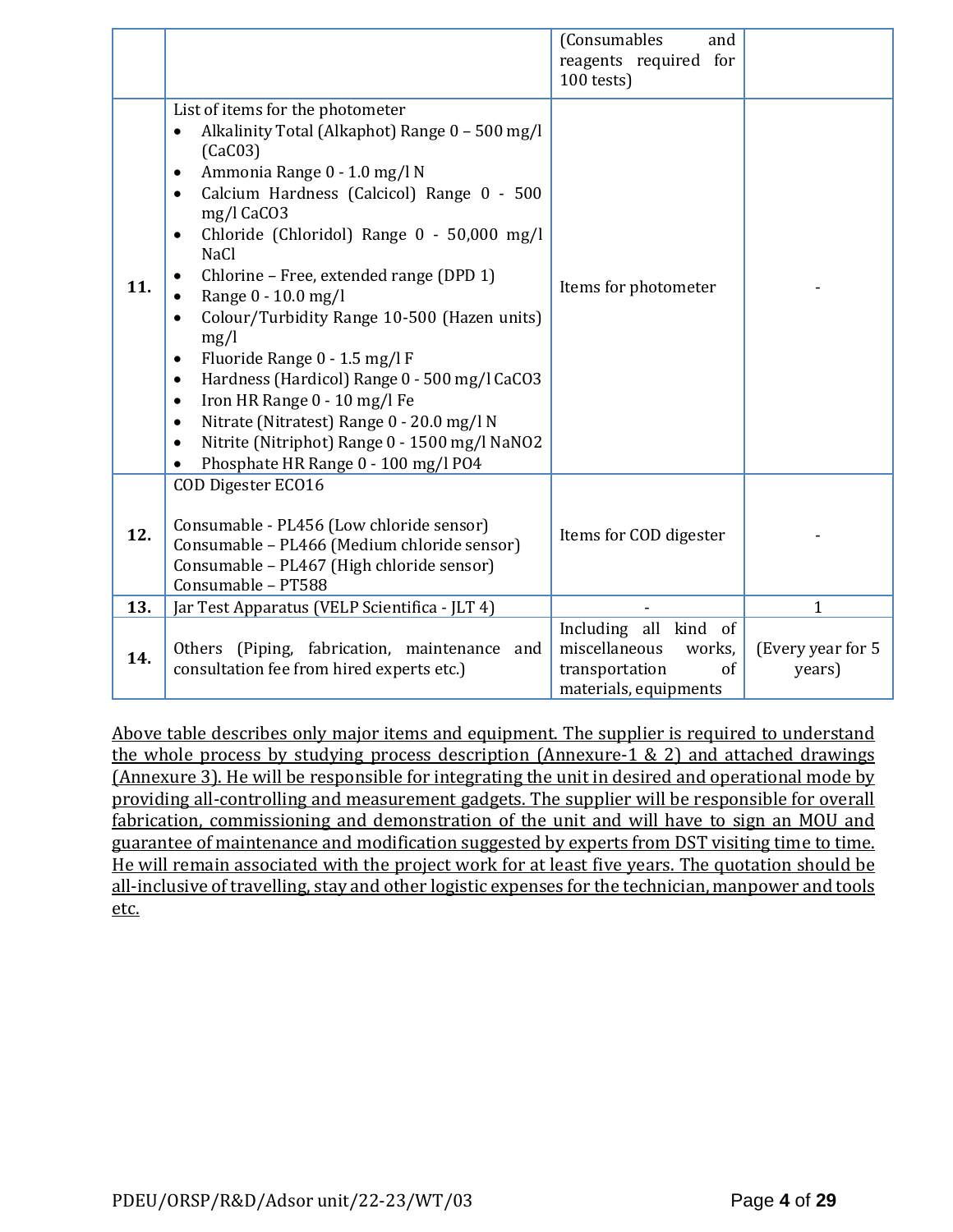# **(ANNEXURE-1)**

# **Description of Adsorption System**

(Dr Anurag Mudgal, PANDIT DEENDAYAL ENERGY UNIVERSITY, Gandhinagar, Gujarat) **Adsorption System Process:**

Adsorption is a wastewater purification technique for removing a wide range of compounds from industrial wastewater and domestic wastewater. Adsorption is most commonly implemented for the removal or low concentrations of non-degradable organic compounds from groundwater, drinking water preparation, process water or as tertiary cleansing after, for example, biological water purification. Activated carbon is by far the most commonly used adsorbent and is particularly suited to the removal of a polar compounds.

Fig.1 shows the main components of the adsorption System consists of adsorption beds, adsorbents (consumables), water storage tanks, electric heater, online water test analyzer test rig, and pumps. It is proposed to design an activated carbon adsorption system for the pretreatment and industrial wastewater treatment.

As shown in Fig-1, effluent or untreated water is passed into the adsorption beds. Water holds into beds so that adsorbents can adsorb the organic contaminates (adsorbate) from water into the surface of the adsorbent. After holding water, it will be collected into the product water tank. Due to organic compounds adsorbs on the surfaces of the adsorbent, the adsorption intensity of activated carbon will be reduced. The backwash flow of water is passed into adsorbent beds in the reverse direction, which recovers and removes the organic compounds and increase the efficiency of adsorption. After some cycles, the porosity of the adsorbent will be reduced, which requires steam/hot water to flow into adsorption beds to recovers the porosity of activated carbon by the regeneration process.

When the efficiency of the adsorption process will be reduced even after the regeneration process, the adsorption beds will be replaced.

Fig-2 shows the P&ID diagram of the adsorption system. The valves and sensors for measuring various parameters are described. Annexure-2 shows the details of sensors and valves location with the specification.

The water test analyzer test rig is used at inlet (at raw water tank) and outlet (at permeate water tank) of the system. This test rig is used to measure various water parameters: pH, Electric Conductivity, Turbidity, Dissolved Oxygen, BOD, COD, and TSS. Fig-3 shows the working diagram of the online water analyzer test rig.

The main parts of the Adsorption system consist of:

- 1. **Adsorption beds**: Two stainless steel vessels containing adsorbent and other supporting materials with a purification capacity of 2 m3/hr.
- 2. **Adsorbent**: An Activated Carbon type adsorption filled into adsorption beds (consumables which can be replaced)
- 3. **Storage Tanks**: Storage tanks to store raw water and permeate water, with each having capacity of 2m3.
- 4. **Pumps**: Pumps for circulation water for adsorption, desorption (backwash), and hot water circulation. All Pump with Variable Frequency Drive to control the flow and speed.
- 5. **Electric Heater and Hot Water Tank**: Electric Heater to heat water for the regeneration process and additional steam inlet line from boiler/ collector for the regeneration process.
- 6. **Water Test Analyzer Test Rigs**: A water test analyzer is used to measure various water parameters. The test rigs with separate skids with the additional connection. The test rig has a separate digital Display and data storage system.
- 7. **Valves and Sensors**: Various valves and sensors as shown in Annexure-2 & 3. All valves and sensors with digital sensing and controlling of the system.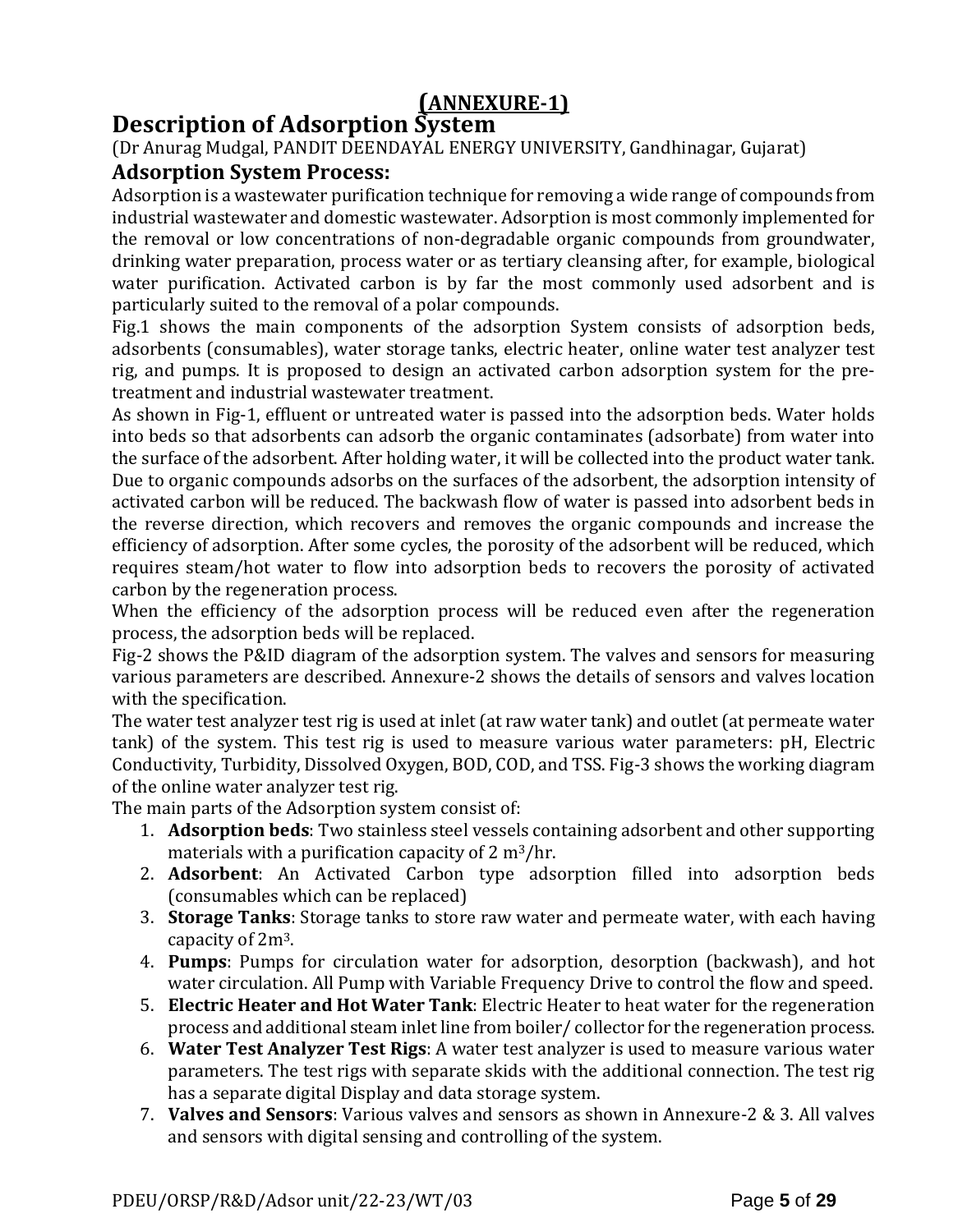8. **Automation System:** The adsorption unit with fully automation and control of the system as per the description in Annexure -1.

# **(ANNEXURE-2)**

# Table-1: Sensors Specification

| <b>Tag</b>  | <b>Description</b>                             | <b>Signal</b> | <b>Range and</b>   |
|-------------|------------------------------------------------|---------------|--------------------|
| <b>Name</b> |                                                | <b>Type</b>   | <b>Unit</b>        |
| WLA-1       | Water Level Alarm (at Raw Water Tank)          | DG            |                    |
| WLA-2       | Water Level Alarm (at Product Water Tank)      | DG            |                    |
| $FM-1$      | Flow Meter (at adsorption-I)                   | DG            |                    |
| $FM-2$      | Flow Meter (at adsorption-II)                  | DG            |                    |
| $FM-3$      | Flow Meter (at Steam Line from Boiler)         | DG            |                    |
| $FM-4$      | Flow Meter (at Electric Heater Line)           | DG            | As per size<br>and |
| $PS-1$      | Pressure Sensor (at adsorption-I)              | DG            | specification      |
| $PS-2$      | Pressure Sensor (at adsorption-II)             | DG            |                    |
| $PS-3$      | Pressure Sensor (at Steam Line from Boiler)    | DG            |                    |
| $PS-4$      | Pressure Sensor (at Electric Heater Line)      | DG            |                    |
| $TS-1$      | Temperature Sensor (at Steam Line from Boiler) | DG            |                    |
| $TS-2$      | Temperature Sensor (at Electric Heater Line)   | DG            |                    |

Note: Additionally online water test analyzer for measuring various parameters such as pH, Electric Conductivity, Turbidity, Dissolved Oxygen, BOD, COD and TSS.

| <b>Tag</b><br><b>Name</b> | <b>Description</b>                             | <b>Range and</b><br><b>Unit</b> |
|---------------------------|------------------------------------------------|---------------------------------|
| V01                       | Valve (at after Raw Water Tank)                |                                 |
| V <sub>02</sub>           | Valve (at adsorption-I inlet)                  |                                 |
| V03                       | Valve (at adsorption-II inlet)                 |                                 |
| V <sub>04</sub>           | Valve (at adsorption-I Outlet)                 |                                 |
| V <sub>05</sub>           | Valve (at adsorption-II Outlet)                |                                 |
| V06                       | Valve (between adsorption-I and adsorption-II) |                                 |
| V <sub>07</sub>           | Valve (at electric heater water line)          | As per size                     |
| V <sub>0</sub> 8          | Valve (at steam from boiler line)              | and<br>specification            |
| V <sub>09</sub>           | Valve (at adsorption-I inlet)                  |                                 |
| V10                       | Valve (at adsorption-II inlet)                 |                                 |
| V11                       | Valve (at adsorption-I Outlet)                 |                                 |
| V12                       | Valve (at adsorption-II Outlet)                |                                 |
| V13                       | Valve (at Backwash line Inlet)                 |                                 |
| V14                       | Valve (at Backwash line Outlet)                |                                 |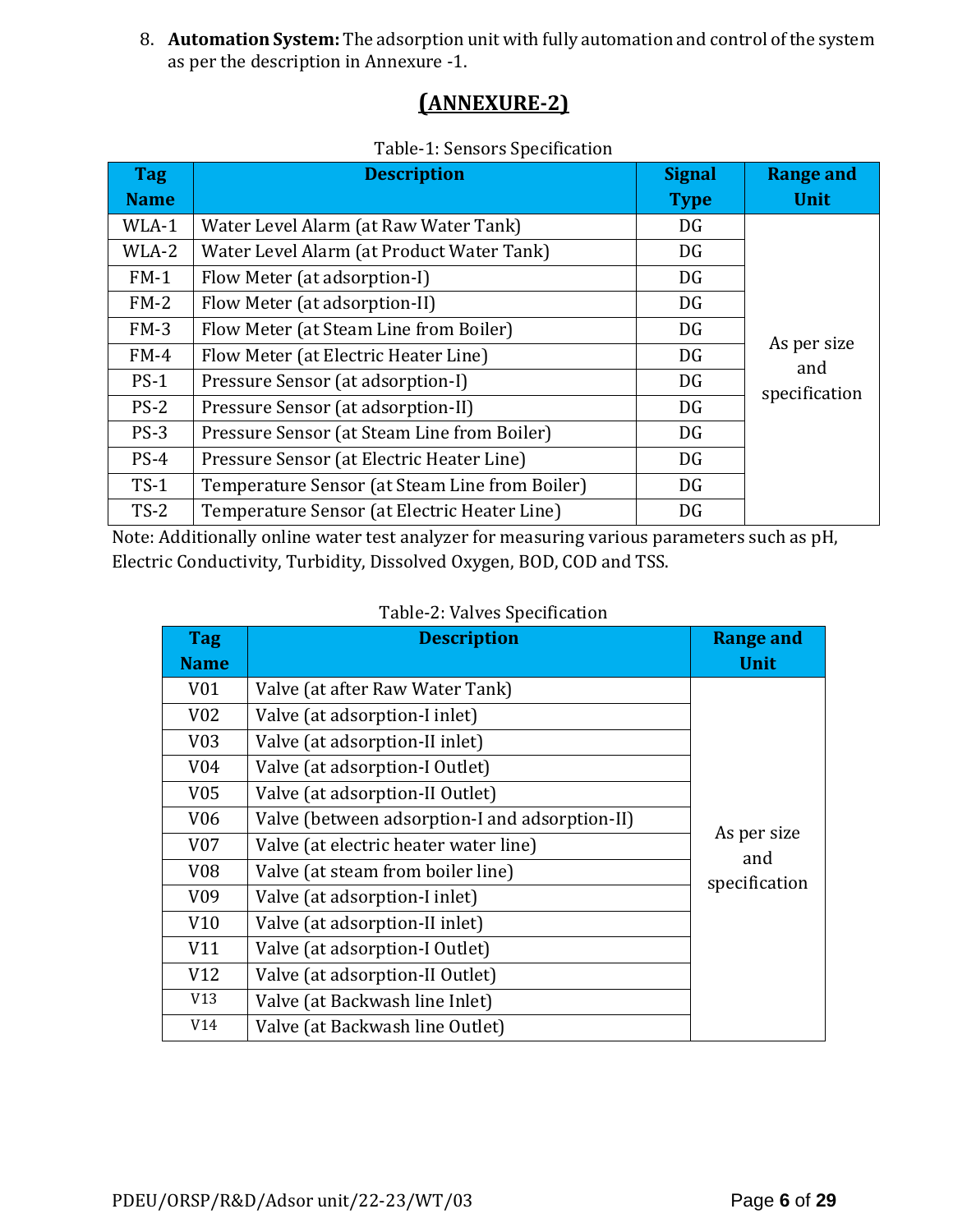

Fig 1: Schematic Diagram of Adsorption system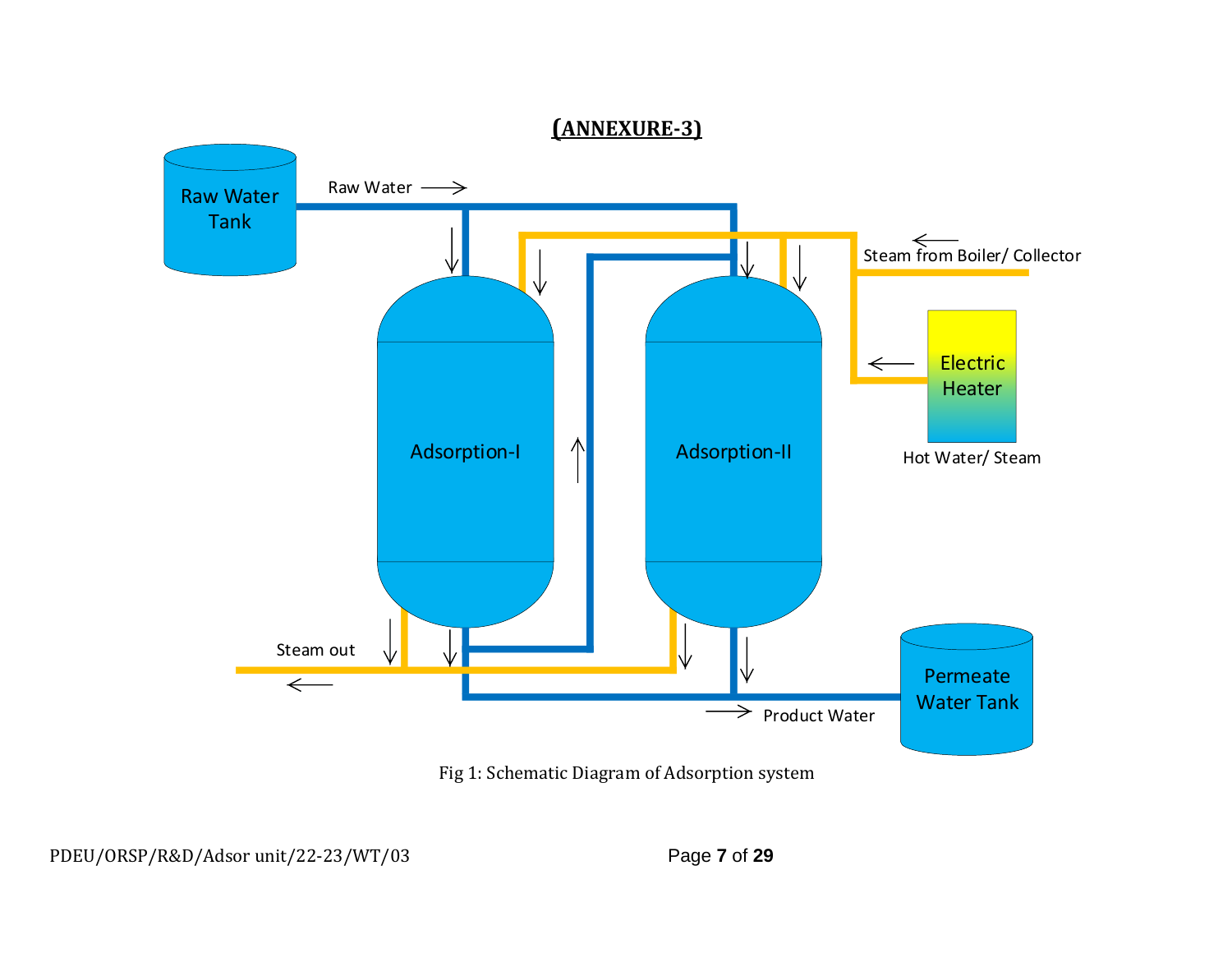

Fig 2: P&ID Diagram of Adsorption system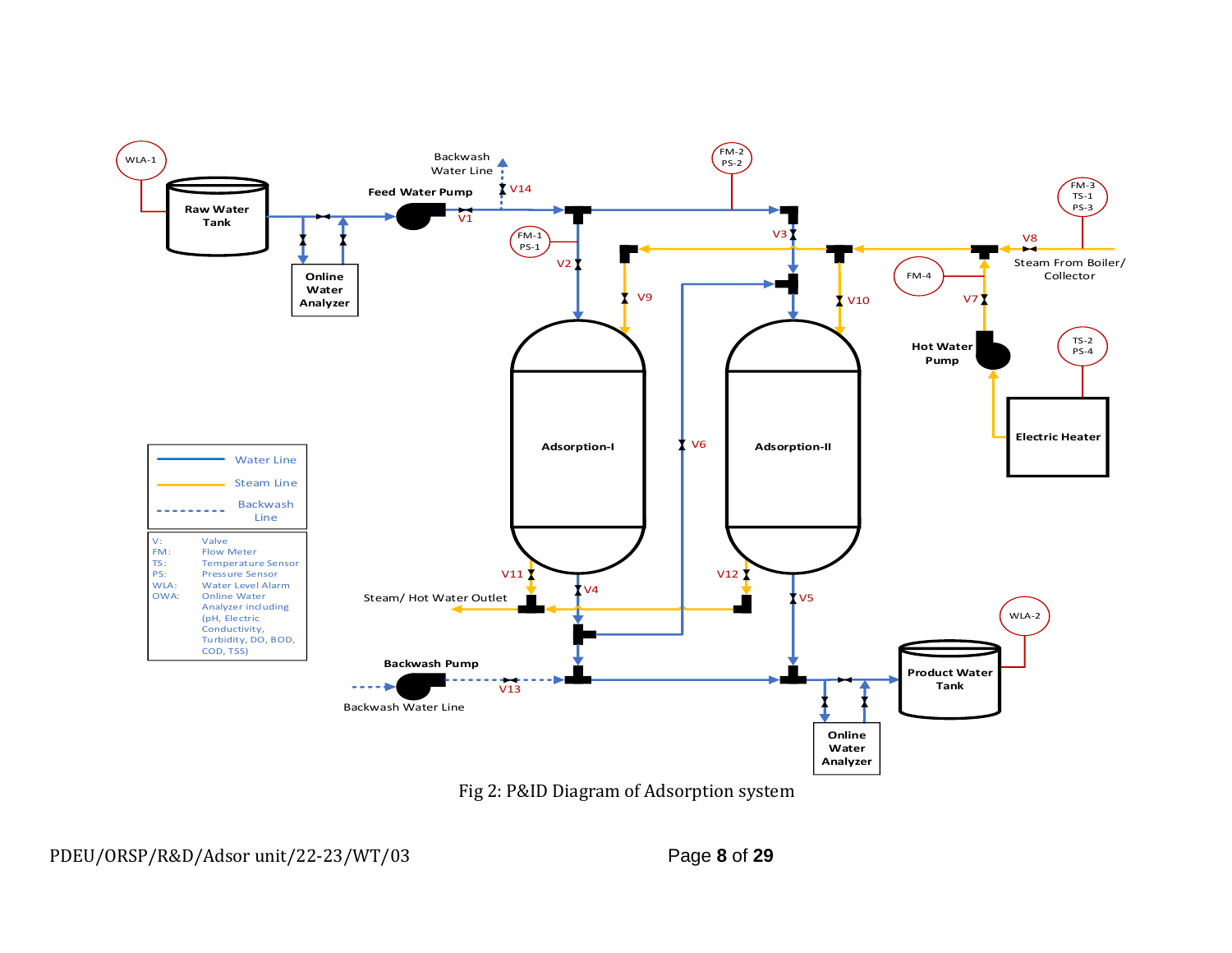

Fig 3: Online Water Test Analyzer Test Rig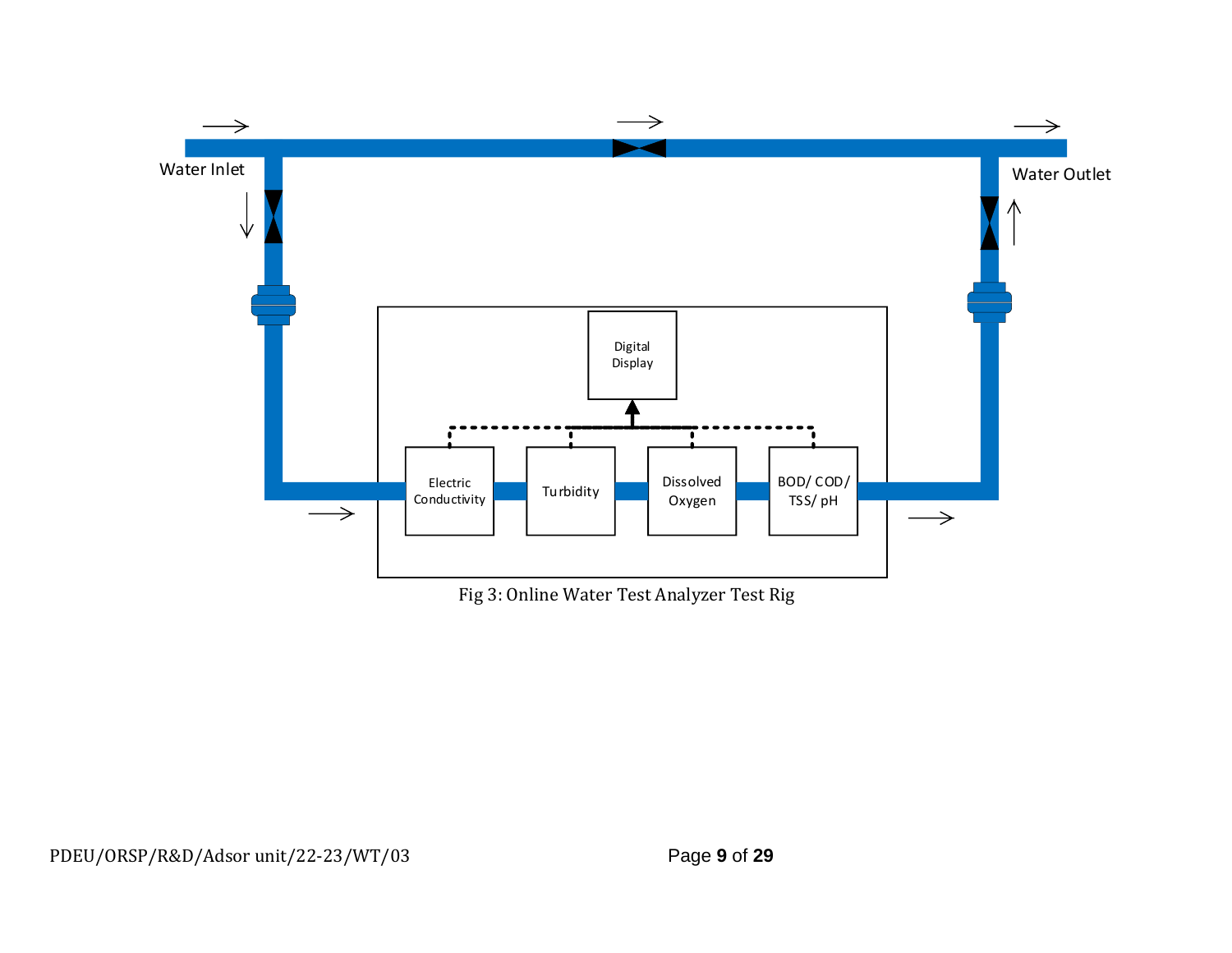#### PART-III

## GENERAL COMMERCIAL TERMS AND CONDITIONS

#### DEFINATIONS:

- Tenderer/Supplier/Bidder: These terms are synonym and mean the firm who intends or who has submitted offer in response to this tender.
- Tender / Bid Document: means this tender document.
- PDEU: Pandit Deendayal Energy University having it office at Raisan Village, Gandhinagar-382426 and includes it's successors and assignee.
- **1**1. The tenderer should thoroughly read all the clauses of the tender document before submitting the duly filled in Tender.

Tenderer shall place the following ANNEXURES as FIRST EIGHT pages of their Technical Bid in the following sequence.

| <b>FIRST PAGE</b>   | <b>ANNEXURE-1</b>   |
|---------------------|---------------------|
| <b>SECOND PAGE</b>  | <b>ANNEXURE - 2</b> |
| THIRD PAGE          | <b>ANNEXURE - 3</b> |
| <b>FOURTH PAGE</b>  | <b>ANNEXURE - 4</b> |
| <b>FIFTH PAGE</b>   | <b>ANNEXURE - 5</b> |
| <b>SIXTH PAGE</b>   | ANNEXURE-6          |
| <b>SEVENTH PAGE</b> | <b>ANNEXURE - 7</b> |
| EIGHTH PAGE         | <b>ANNEXURE - 8</b> |

2 SUBMISSION OF BID DOCUMENT:

PDEU follows two bid systems. Tenderer shall submit two separate bids viz.

- a) Techno Commercial Bid (Technical Bid) and
- b) Price Bid as under.
	- (a) Technical Bid: This shall be in sealed envelope. It shall be super scribed

| Technical Bid: Tender No. | Name of Bidder: |  |
|---------------------------|-----------------|--|

It shall contain the following

(i) Eight pages as mentioned in condition 1 above and

TENDERERS SHOULD FURNISH THE FOLLOWING DETAILS:

[1] Technical Specifications (Part-II) and General Term & Conditions (Part –III) of Tender Document Duly Sign on each page by Authorized Signatory as token of his acceptance.

[2] Audited Accounts of last three years of the firm.

[3] Performance reports if any.

- [4] Consent letter from their principals to manufacture such items.
- [5] All the testing equipment MUST have been calibrated up to date.

PDEU/ORSP/R&D/Adsor unit/22-23/WT/03Page **10** of **29**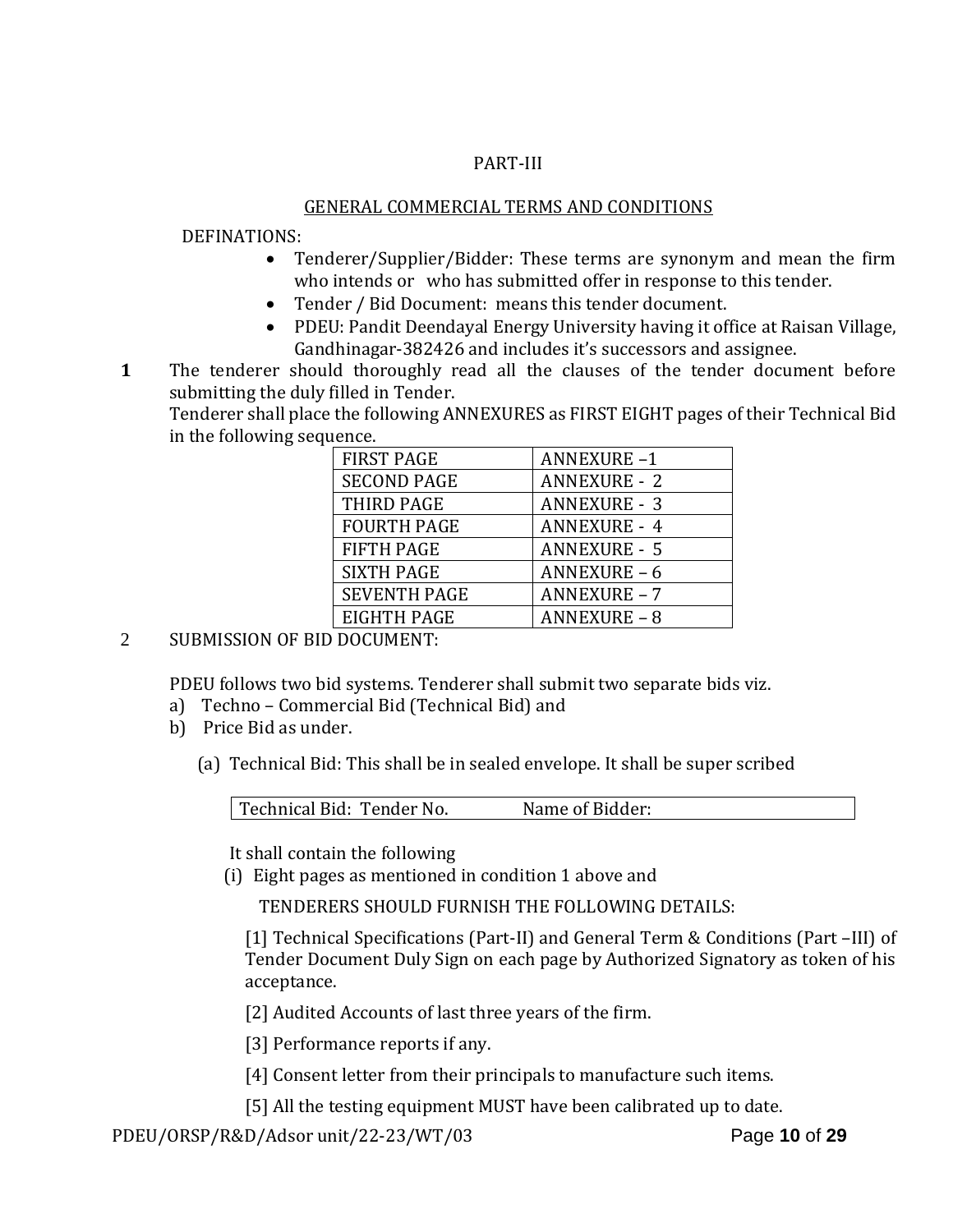[6] List of customers

- (ii) All the information and supporting documents for (i) above
- (iii) Details, Documents, Literature, certificates etc. for the equipment / Material offered.
- (b) Price Bid: This shall be in sealed envelope.

It shall contain offer price in the form specified in the tender document as Schedule- 'B'. The Printed Price list or price in different format will render the offer liable for rejection. It shall be super –scribed as:

c) EMD Envelope: This envelop shall contain the following:

Demand draft or Bank Guarantee, as the case may be, for EMD supporting document, as mentioned hereof, if bidder seeks exemption in EMD It shall be super – scribed as :

| <b>EMD Envelop:</b><br>Tender No.: | Name of Bidder: |  |
|------------------------------------|-----------------|--|
|------------------------------------|-----------------|--|

d) Main Envelope: This envelope shall contain envelop of Technical bid, envelop of EMD and Price Bid. It shall be super – scribed as :

The entire bid document (Main envelope mentioned above) should be submitted so as to reach this office not later than 02.00 P.M. on due Date as specified in the tender notice through RPAD / Speed post or Courier only

Incomplete bids and amendments and additions to bids after opening of the bids will be ignored out rightly.

The technical scrutiny committee of PDEU shall evaluate the techno-commercial view of the tender. PDEU reserves the right to open or not to open the price bid of the bidders on the basis of their past performance of their supplied materials.

The price bid of those who are techno-commercially acceptable shall only be opened.

## 3 PRICE EVALUATION**:**

Normally no price preference shall be given on any account. All tenders will be evaluated on firm price end-cost basis; The parties however shall give the detailed break-up of the end cost. If PDEU feels that there is lack of serious competition or for any other reasons, PDEU may negotiate with the bidder. PDEU's decision to accept any or all tenders shall be final and binding on all the parties. However, the DG of PDEU or the Authorized committee at its sole discretion reserves the right to negotiate with other tenderer in case the technical specification of some or all products are found to be superior.

4 EARNEST MONEY DEPOSIT: (E.M.D.) E.M.D. is payable @1% of the value of the items offered. The EMD is payable by Demand Draft, of any Nationalized Banks, drawn in favor of the PANDIT DEENDAYAL ENERGY UNIVERSITY, payable at Ahmedabad. If the amount of EMD is more than Rs. 25000/- the same can be paid by an irrecoverable Bank Guarantee from any nationalized Bank in a standard format prescribed by PDEU (Format given in this tender document).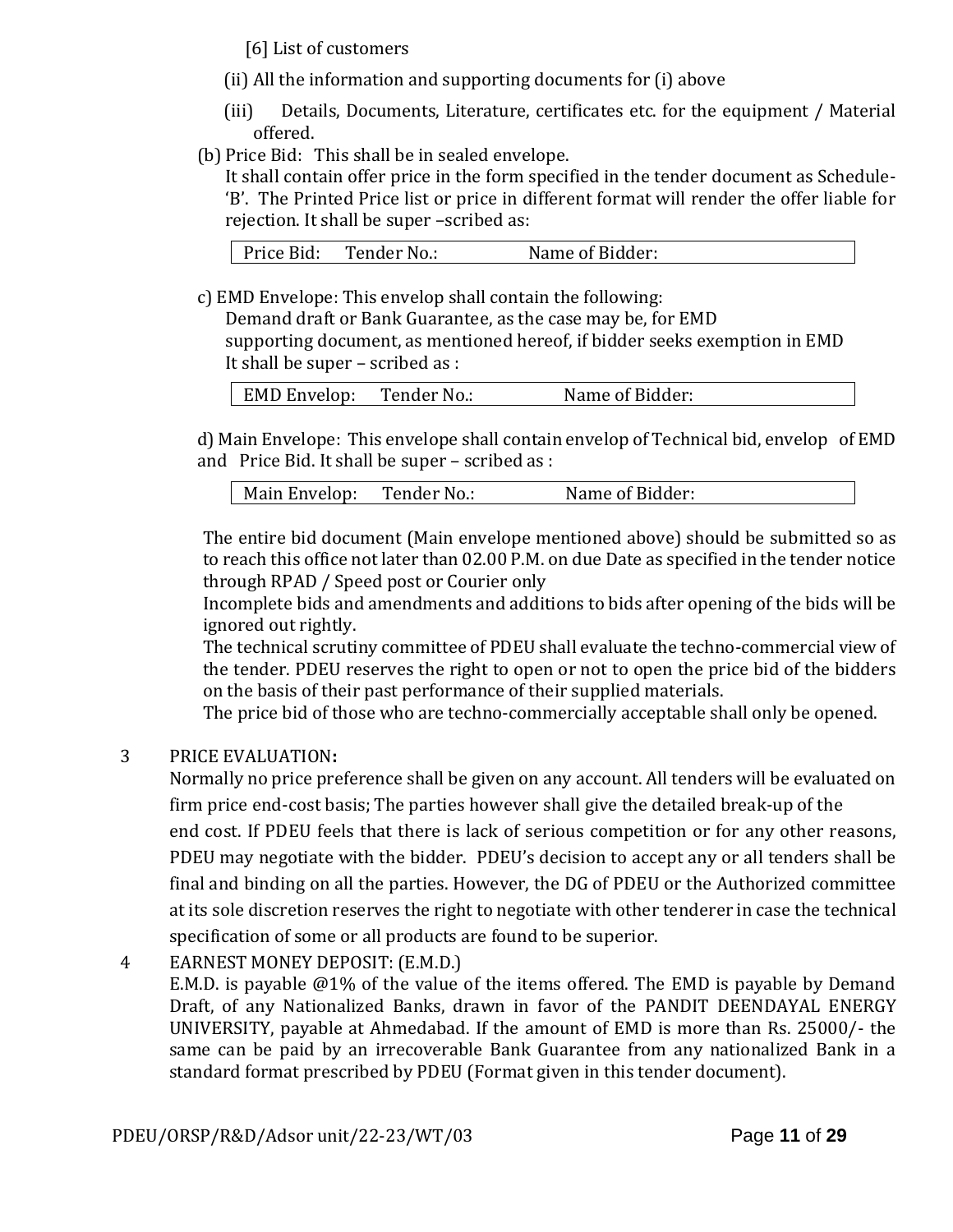**5** DELAYED AND LATE TENDERS:

No Tender shall be accepted / opened in any case which are received after due date and time of the receipt of tender irrespective of delay due to postal services or any other reasons and PDEU shall not assume any responsibility for late receipt of tender. Any correspondence in this matter will not be entertained.

6 PRICES:

The details of the price shall be given in Price Bid (Schedule-B) only and nowhere else. Prices quoted shall be FIRM and on F.O.R. Destination basis (i.e. PDEU, Gandhinagar). However, the Tenderer should indicate in the Price Bid, the break-up of Unit F.O.R. Destination Prices with break-up of Unit Ex-works price, Excise duty, GST, Custom Duty, average freight, packing charges, and Insurance Charges. Tenderer should quote the Freight as well as Insurance Charges both separately as shown in price bid. Please note that payment of excise duty will be made only on Ex-Work prices. Also, please mention rate of Excise duty. If this is not specifically mentioned then PDEU will have the option to take the prices as exclusive of taxes and duties (at maximum slab rates) for the evaluation of the tenders.

The Tenderer should invariably indicate the total unit end cost price considering all their costs / calculations in the Price bid itself for each item and all sub-items if any. This is mandatory. Cost components hidden / furnished elsewhere will not be considered and will be ignored out-rightly.

Only for Traders - Tender:

[i] In case of a trader-tender, if the quotation is furnished for all-inclusive rates and the rates of taxes and duties are indicated without indicating the amount, in such cases, the price is eligible for statutory variation.

[ii] Where the trader-tender quotes all-inclusive rates without indicating the rate of Taxes and Duties included in the quoted price, the price is not eligible for any statutory variation.

## 7 REFUND / FORFIETURE OF E.M.D

EMD will be forfeited if (i) the tender, it covers, is withdrawn during the validity of the offer or (ii) the Tenderer fails to furnish / deposit the Performance Guarantee towards Execution Period (security deposit).

EMD of the unsuccessful tenderer's will be returned without intimation within 60 days of placing of the order to the successful Tenderer subject to the unsuccessful bidder returning the original receipt of the EMD together with the advance stamped receipt, to the Accounts Officer of PDEU.

EMD will be returned to the successful bidders, only on their submission of performance guarantee towards execution period against order released to them.

## 8 PERFORMANCE GUARANTEE (PG) TOWARDS EXECUTION PERIOD: (i.e. SECURITY DEPOSIT):

Successful tenderers will be required to pay an amount equivalent to 10% (Ten) of the value of the purchase order as Performance Guarantee (Security Deposit) within 10 days from the date of the purchase order failing which the purchase order is liable to be cancelled at the cost and the risk of the successful Tenderer (at the discretion of PDEU).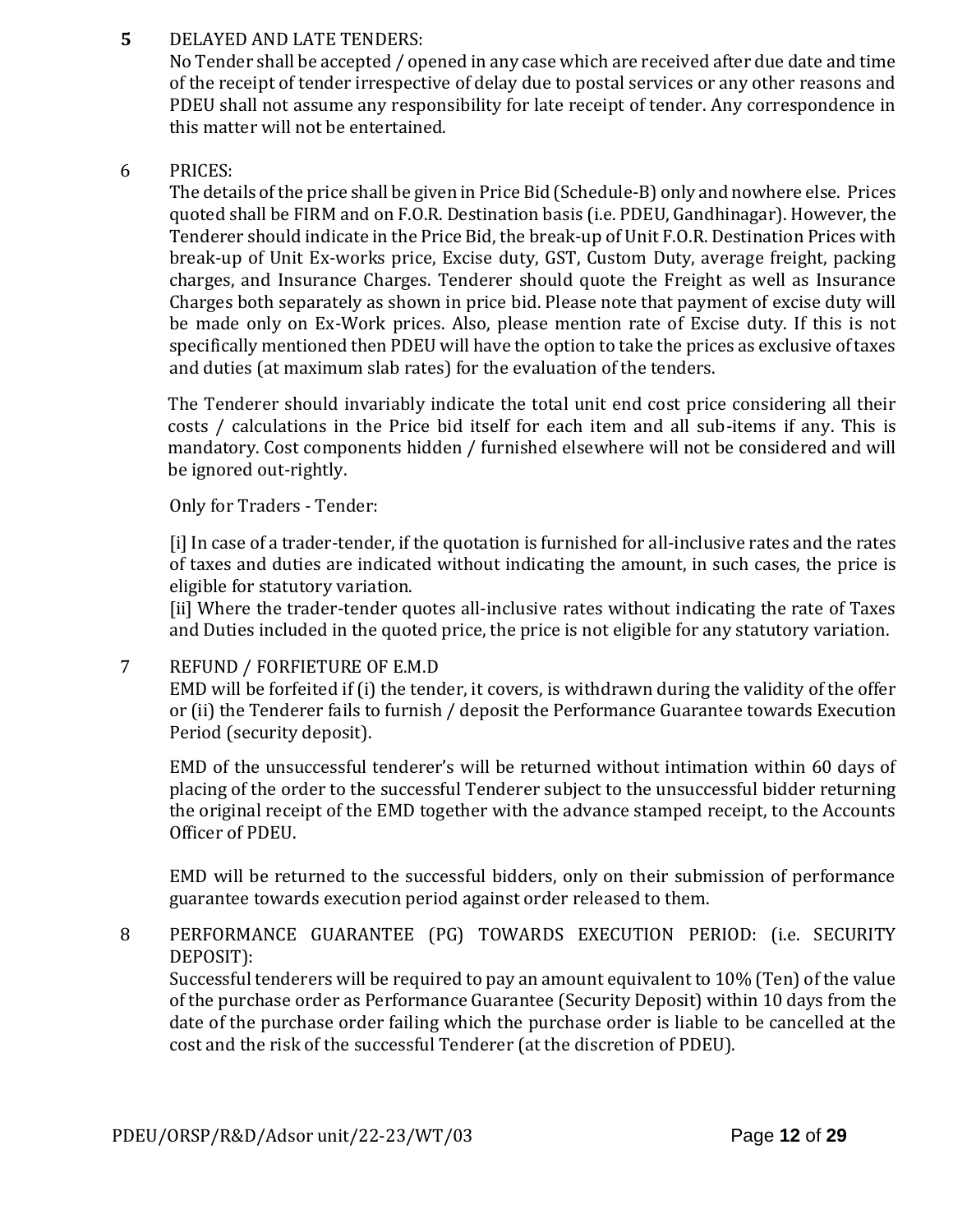be paid by Demand Draft drawn in favour of PANDIT DEENDAYAL ENERGY UNIVERSITY payable at Ahmedabad or in the form of Bank Guarantee from Nationalized Bank if the amount is more than Rs.35,000/-.

The Bank Guarantee will be executed on the standard form prescribed by PDEU as APENDIX - I.

The Bank Guarantee so furnished should have clear one time validity till the completion of the order in all respects. Bank Guarantee for Interim period will not be acceptable. If by any reasons the supply period is extended then the supplier shall undertake to renew the Bank Guarantee at least one month before the expiry of the validity failing which PDEU will be free to encash the same.

The successful bidder/s shall have also to furnish PG (as specified here of) for the contract value towards warranty / guarantee period separately as applicable as per tender conditions.

Performance Guarantee towards Execution Period (Security Deposit) will be returned on successful completion of the Order and only after the Performance Guarantee towards warrantee/guarantee, as mentioned above, is submitted.

## 9 VALIDITY OF THE OFFERS:

The offers shall to be kept valid for a period of 180 days from the date of opening of technical bids. In case the finalization of the tender is likely to be delayed, the tenderers will be asked to extend the same without change in the prices or any terms and conditions of the offer. If any change is made, original or during the extended validity period, the offers will be liable for outright rejection without entering into further correspondence in this regard and no reference will also be made.

## 10 TRUCK RECEIPT (T.R) / AIRWAY BILL (A.B)

All the Goods should be dispatched freight paid and the A.B / T.R should be forwarded directly to PDEU Office at Raisan Village, Gandhinagar. The demurrage charges, if any, paid by the PDEU due to delay in informing PDEU or any other reason attributable to supplier, will be deducted from his bill. It is essential that packing notes and invoices are furnished in respect of every consignment.

The supplier will be responsible for any damages / shortage claim rejected by the respective Authorities for want of a clear A.B / T.R.

Materials may be dispatched by any convenient mode of transport and up to PDEU i.e. F.O.R Destination.

11 PACKING AND FORWARDING CHARGES:

The prices shall be inclusive of packing & forwarding charges. The Materials should be strongly and adequately packed to ensure safe arrival at destination. The materials dispatched from overseas by Air / Shipping should be packed such that it can withstand rough handling and possible corrosion due to exposure to salt laden atmosphere, salt spray or open storage. All packing must be clearly marked with order Number and consignee's name and address.

12 TRANSIT INSURANCE:

All the materials will be required to be supplied up to Destination against all transit risks, such as damage, loss, theft, fire, etc. The insurance period shall cover 15 days after the date of receipt of materials at site to enable PDEU to check up stores fully. The suppliers will be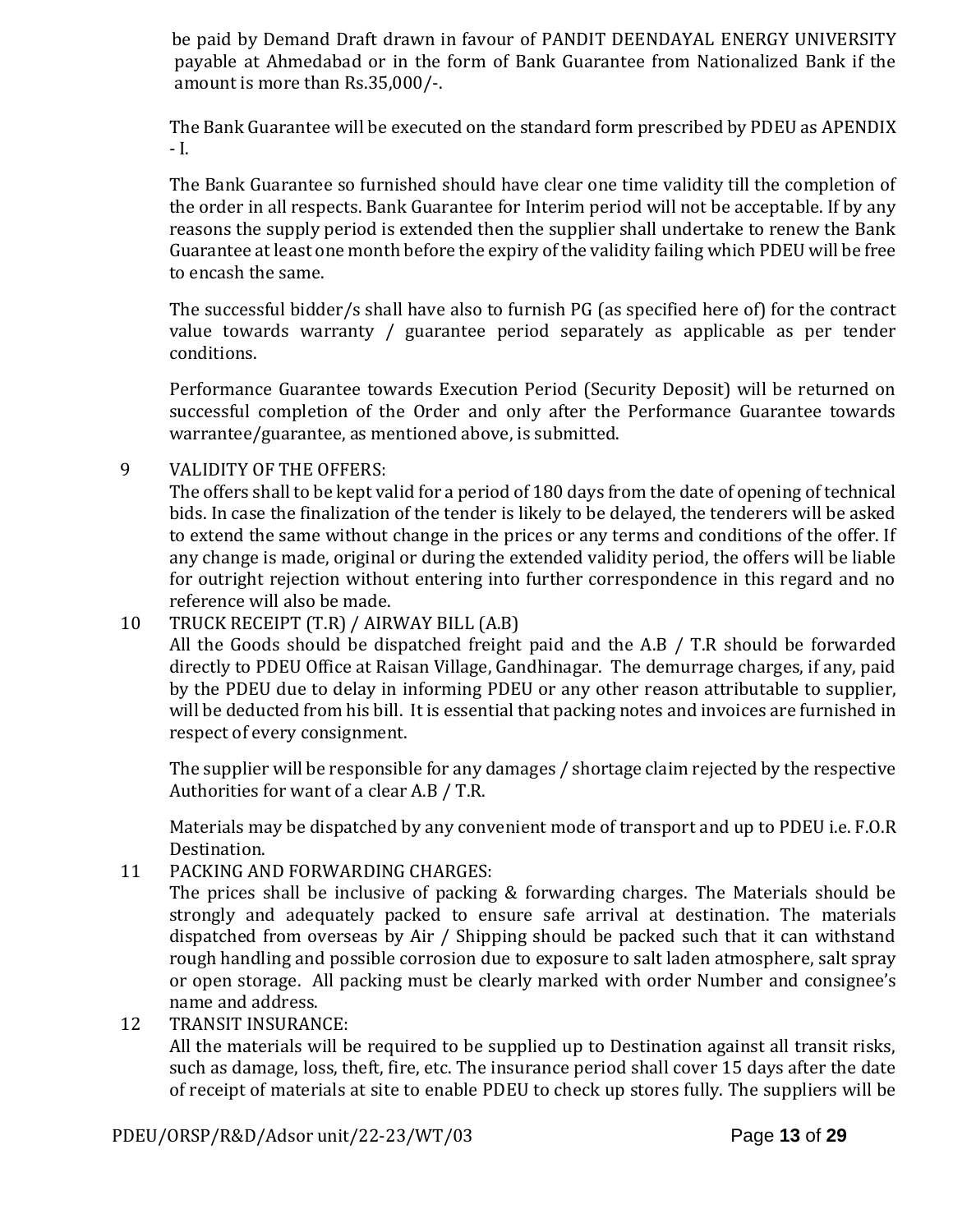responsible for free replacement of such stores which have been received short, damaged or broken within 15 days.

The cost of damaged, defective stores materials will however be deducted from the bills of the suppliers and will be refunded only after replacement thereof. It will be the responsibility of the supplier to lodge claim against the insurance on receiving necessary advice from PDEU.

**13** ACCEPTANCE OF STORES:

The equipments/ materials to be supplied against this tender are subject to their acceptance by PDEU or any other Officer deputed for this purpose.

## **14** UNLOADING:

Unless specified otherwise in the purchase order, unloading of the materials shall be arranged by PDEU.

## **15** STATUTORY VARIATION:

Any statutory increase or decrease in the taxes and duties subsequent to the offer under this tender if it takes place within the original contractual delivery date will be to PDEU account subject to the claim being supported by documentary evidence. No increase due to such variation shall be allowed for the portion of the delivery after the original contractual delivery date. However, if any decrease takes place after the contractual delivery date, the advantage will have to be passed on to PDEU.

## **16** PAYMENT TERMS:

- A. In case of Domestic (i.e. Indian) Supplier the payment Terms as Under:
	- 70% of Payment only after proper verification of the delivered equipments by the vender.
	- Remaining 30% Payment of invoice value within one month on successful installation, Commissioning and training.
- B. In case of Foreign Supplier the Payment Terms is as Under:
	- 90 % payment through Irrevocable Letter of Credit.
	- 10 % payment through Wire Transfer within 5 (five) Working Days after the date of Successful Commissioning and Installation of the System. OR
	- 90% payment will be released through wire Transfer within 5 (five) Working Days after receipt of the material.
	- 10% payment will be released through Wire Transfer within 5 (five) Working Days after the date of Successful Commissioning and Installation of the System. OR
	- 100 % through Wire Transfer within 5 (five) Working Days after the date of Successful Commissioning and Installation of the System.
	- Installation: All arrangement for installation must be made by concern Vender.

## 17 REPEAT/ADDITIONAL ORDERS:

PDEU reserves the right to place repeat order / additional order on the successful tenderers up to 25% of the original quantity of the P O at the same prices, terms and conditions stipulated in the original contract during three months from the date of Purchase Order.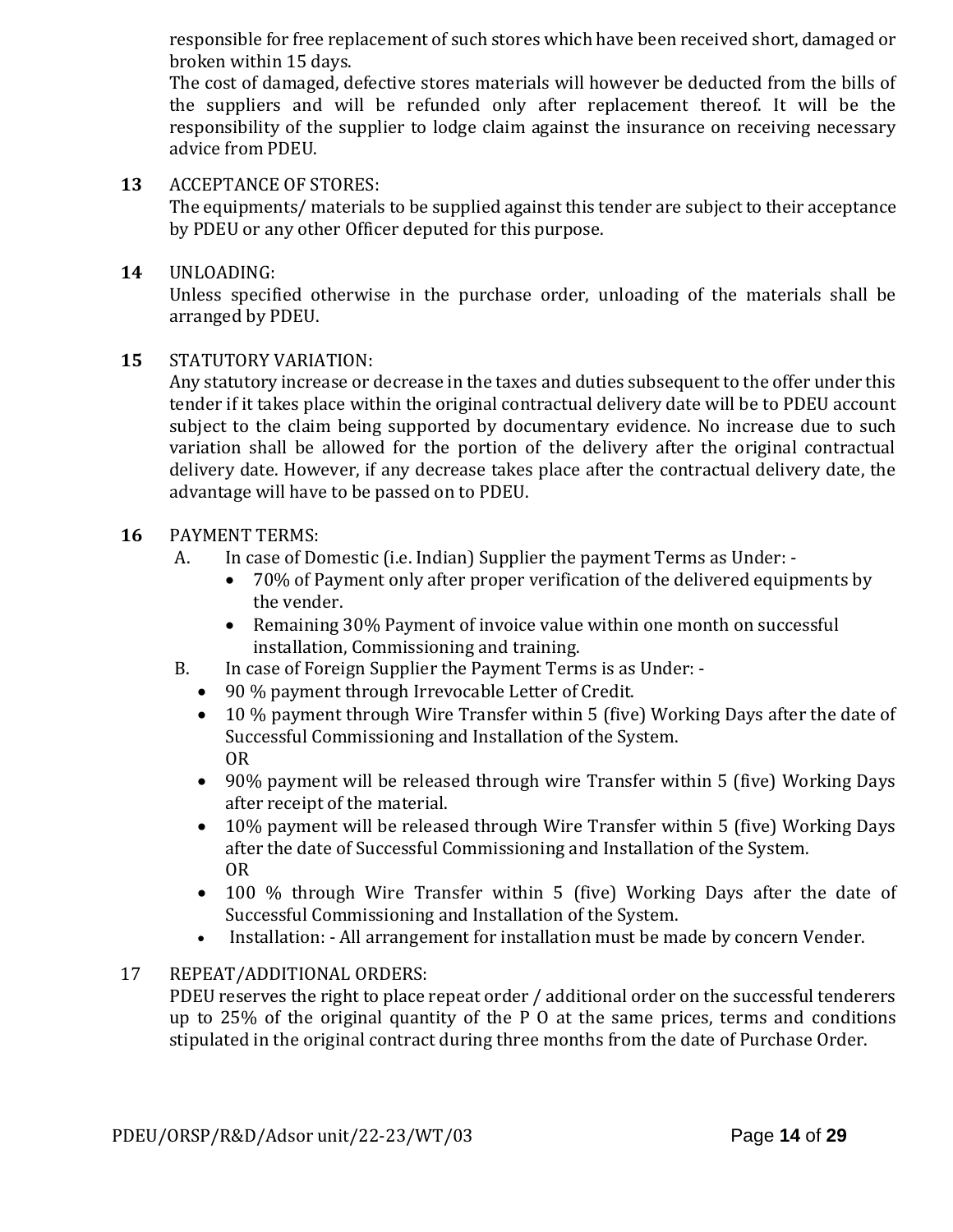#### 18 DELIVERY PERIOD:

The Tenderers will have to quote a firm delivery period subject to the force Majeure conditions as accepted by PDEU. Tenderer should mention their delivery period. Time being the essence of this tender, delivery period shall be strictly adhered to. Delay in execution of order on account of any reasons will be subject to levy of penalty.

#### 19 PENALTY FOR LATE DELIVERY:

In case, the materials are not delivered within the period stipulated in the order, penalty shall be levied at ½% per week on the prices (End cost excluding taxes) subject to maximum 10% reckoned on the value of late delivered supplies.

Due consideration will be given to waive levy of penalty for the reasons absolutely beyond suppliers control for which documentary evidence will have to be provided. The request for extension in delivery giving reasons and supporting documents shall have to be made available within one month on completion of the supply, and no request to waive levy of penalty will be entertained / reviewed during the execution of order.

#### 20 EXTENSION IN CONTRACTUAL DELIVERY DATE:

It will be supplier's responsibility to ensure that goods are delivered within the stipulated delivery period. However, if PDEU may consider extension of delivery period with or without statutory variations, for the reasons beyond the control of the tenderer and subject to the Penalty as mention hereof.

Such extension will be subject to the following conditions.

[a] No increase in price on account of any statutory increase in or fresh imposition of customs duty, excise duty, GST or on account of any other tax or duty shall be admissible on the material delivered after the original contractual delivery date.

[b] Notwithstanding any stipulation in the contract for increase in price on any other ground, no such increase which has become effective on or after the contractual delivery date shall be admissible on material delivered after the original contractual delivery date.

[c] Nevertheless, PDEU shall be entitled to the benefit of any decrease in price on account of reduction in or remission of customs duty, excise duty, GST or on account of any other tax or duty or on any other ground as stipulated in the P.O., which takes place on or after the contractual delivery date of the said P.O. for the material delivered after the original contractual delivery date.

#### 21 REPLACEMENTS OF GOODS BROKEN, DAMAGED OR SHORT:

In the event of any material or part thereof found broken or damaged or received short during transit or during installation or Commissioning or testing at site, before commissioning in service the suppliers shall replace the same free of cost. However, PDEU will recover amount equivalent to the cost of such damaged / broken / short supplied materials and will repay when actual replacement is given.

## 22 POST TENDER CORRESPONDENCE / ENQUIRIES:

The Tenderer will refrain from pursuing / canvassing the matter, directly or indirectly with any Office of PDEU as otherwise the same would amount to disqualification of the tender.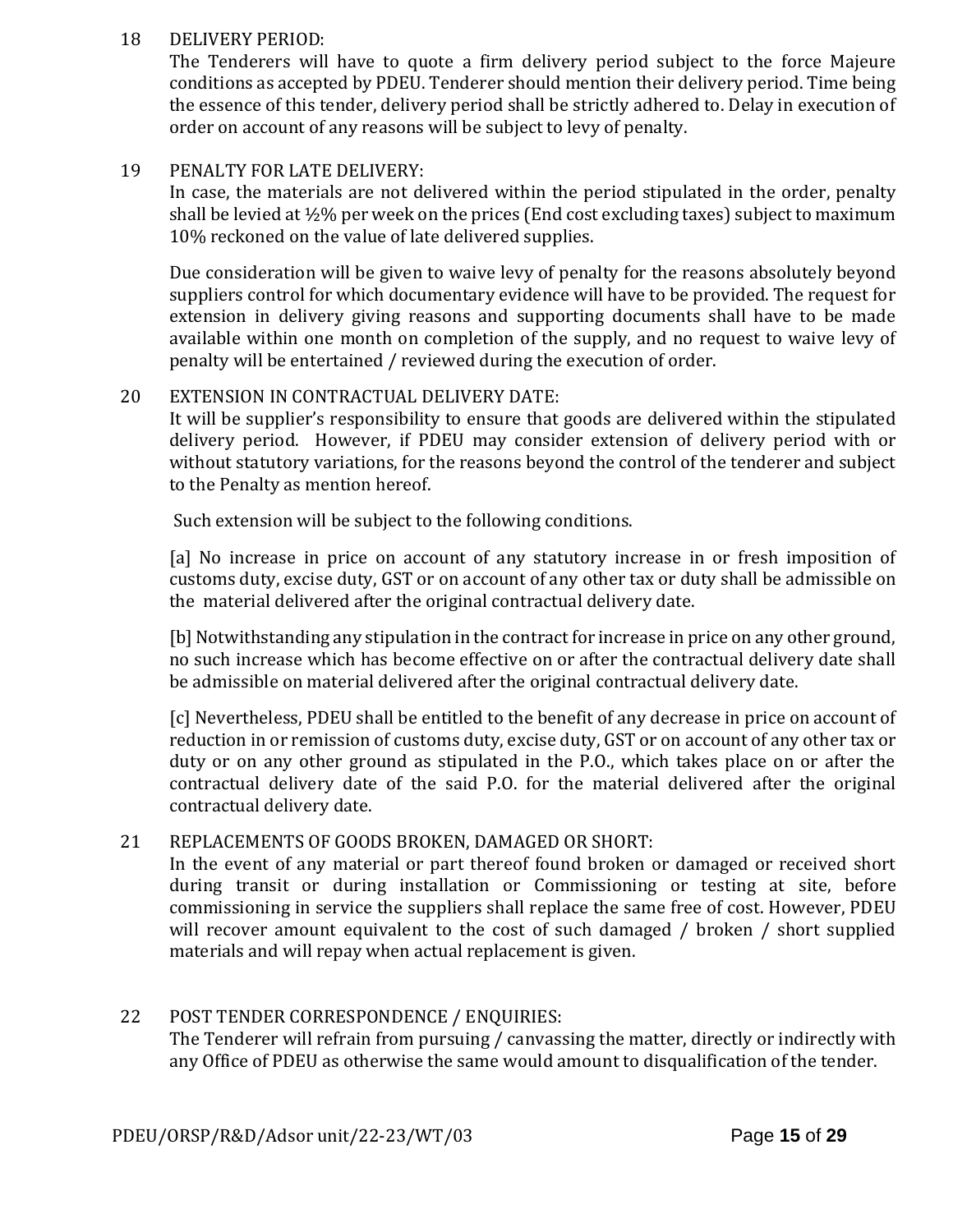- 23 PDEU shall have the right to make any changes, additions / deletions or modifications in any terms / conditions or quantity of the tender and / or specifications as may be deemed necessary by PDEU at its sole discretion at any time before the due date of opening of the tender.
- 24 PDEU does not accept the printed conditions of any Tenderer. It will be ignored without any reference; hence tenderers should withdraw such printed conditions if they have any. PDEU shall accept only unconditional tender.
- 25 If technical deviations furnished by the Tenderer are not agreeable to PDEU, the offers may be ignored. However it will be solely at discretion of PDEU to consider the technical deviations OR not for considering the Tenderer. No correspondences of the Tenderer will be entertained in this matter.
- 26 Please indicate whether the goods offered are first sale or second sale so as to determine the payment of GST tax.
- 27 Revision of prices or any commercial terms affecting the price after opening of technical bids shall not be considered and will be ignored.
- 28 Tenderers shall indicate the name of their partners of their manufacturing firm.
- 29 Tenderer should specifically mention in the offers the name of the Partners / Proprietor / Directors who is / are the signing authority.
- 30 GUARANTEE:

If the goods, stores and equipments found defective due to bad design or workmanship the same should be repaired or replaced by the tenderer free of charge if reported within 18 months of their receipt at site or 24 months from the date of commissioning of equipments whichever is earlier. Tenderer will be responsible for the proper performance of the equipments / materials for the respective guarantee period.

## 31 APPROVAL: The goods shall be subject to the approval of PDEU after receipt of the Material at site.

32 PDEU would prefer the offers from manufacturers directly. All the manufacturers should quote for those items, which are actually manufactured at / rolled by their plants. This should be strictly adhered.

PDEU reserves the right to inspect, suppliers factory at any time during the currency of the contract in case order is placed on supplier and also to inspect manufactured material before testing / packing / dispatch.

33 If in any company, the interest of any employee of the PDEU. or his relative as defined in Section VI of the Company's Act. 1956, is 10% or more, PDEU will not deal with such company at all. Tenderer therefore, must specifically disclose this fact in his technical Bid. Non-disclosure of such facts would disqualify the Tenderer for further dealing with PDEU.

## 34 TERMINATION OF CONTRACT: In case, the supplier fails to deliver the stores / materials / equipments or any consignment thereof within contractual period of delivery or in case the stores are found not in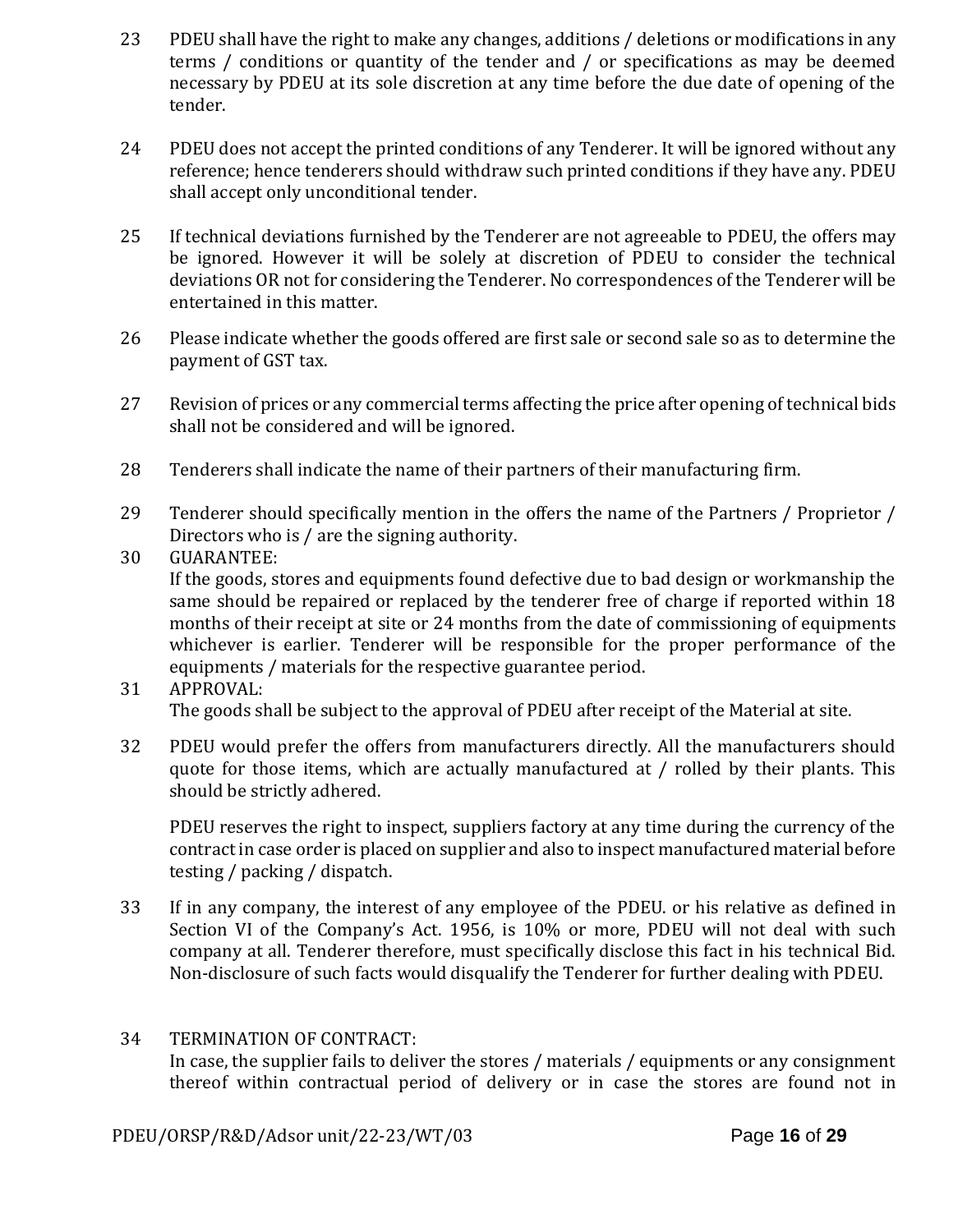accordance with prescribed specification and/or the approved sample, PDEU shall exercise its discretionary power as under:

[a] To recover, from the supplier as agreed, by way of penalty clause above,

or

[b] To purchase from elsewhere, after giving notice of 15 days to the supplier, on his account and his risk

or

[c] To cancel the contract.

or

[d] PDEU at any time terminate the contract by giving written notice to the qualified Bidders/Tenderer without compensation to the qualified tenderer, if he became bankrupt or otherwise, insolvent or in case of dissolution of firm or winding up of company provided that such termination will not prejudice or effect any right of action or remedy which has thereafter to the University.

In the event of the risk purchase of stores of similar description, the opinion of PDEU shall be final. In the event of action taken under clause (a) or (b) above, the supplier shall be liable to pay for any loss which PDEU may sustain on this account

Further, "PDEU" reserves the right to terminate the Contract (i.e. Purchase order) at any time, without assigning any reasons, whatsoever, by giving a notice or not less than period of ONE month. Suppliers will not be entitled for any compensations / damages / losses, refund by PG whatsoever, on account of such termination of the Contract."

## 35 ARBITRATION:

All questions, disputes or differences whatsoever which may at any time arise between the parties to this agreement touching the agreement or subject matter thereof, arising out of or in relation to there and whether as to construction or otherwise shall be referred to the decision of the Sole Arbitrator, appointed by the PDEU, for that purpose, who shall be a retired High Court Judge or retired District and Sessions Judge, and the decision of the said Arbitrator shall be final and binding upon the parties. Reference to the arbitration shall be governed by the provisions of Indian Arbitration & Conciliation Act. 1996 as amended from time to time and the rules made there under.

## 36 **IURISDICTION:**

All questions, disputes or differences arising under, out of or in connection with the Tender / Contract shall be subject to the exclusive jurisdiction of Ahmedabad court.

- 37 If the tenderer is an Agent, he will have to give information and declare the name of the principal from which he will source the materials along with company's written confirmation about quality and backup performance guarantee. Only on getting complete information from Agent, such offer, if found suitable, shall be considered.
- 38 PDEU reserves the right to cancel any or all the offers / bids or to accept any offer without assigning any reasons.

In case PDEU finds that there is an attempt of cartel in the prices, PDEU reserves the right to consider or reject any or all the parties offers without assigning any reasons thereof.

39 PDEU reserves the right to increase or decrease the quantity against each item/s while placing the order.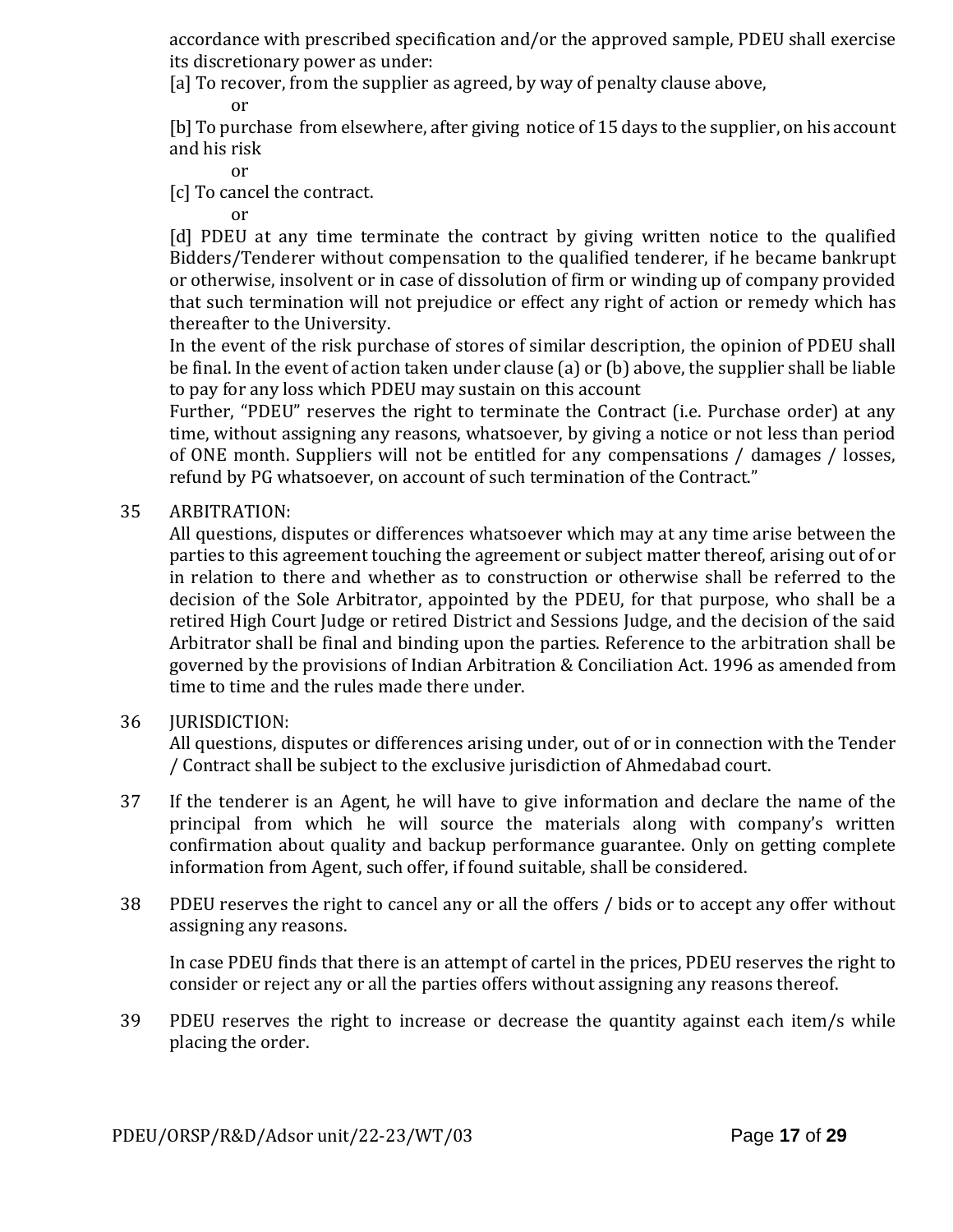- 40 The names of the Partners / Directors / Sole Proprietors and responsible person and his updated Address / Telephone, Fax Numbers etc. should be invariably mentioned in the Annexure provided for this purpose in this document.
- 41 The Tenderer should give in his offer, the full name and address with phone, Fax & mobile numbers of the Authorized Representative to do liaison work with PDEU on their behalf.
- 42 The tenderers should invariably write the name and address of the Company, both on sealed covers of EMD, Technical & Price Bids. The tender covers without the name and address will not be opened.
- 43 The tenderers are required to furnish the technical information and the Guaranteed technical particulars (GTP) along with company seal and signature of the Tenderer on each and every page / papers of the tender documents.
- 44 Tenderer should invariably fill up all the details of all the Annexure/s including the prices in the Price Bid Annexure of this tender document and should be duly signed by authorized signatories with their rubber stamp and along with Company's seal / stamp affixed on each paper.
- 45 If the Tenderer fails to pay the Security Deposit or defaults in execution of the orders placed or if PDEU suffers any financial loss due to this, then PDEU will be at liberty to adjust the amount from other orders of the same firm or by encashing the Bank Guarantee.
- 46 All the tenderers must ensure that all the relevant documents / papers submitted with the tender should be serially numbered, properly bounded / tied together and properly documented.
- 47 All the above points should be complied by the Tenderers. If not, tenders are likely to be ignored without making any further reference. **--------------------×--------------------------×-------------------------×------------------------×-------------**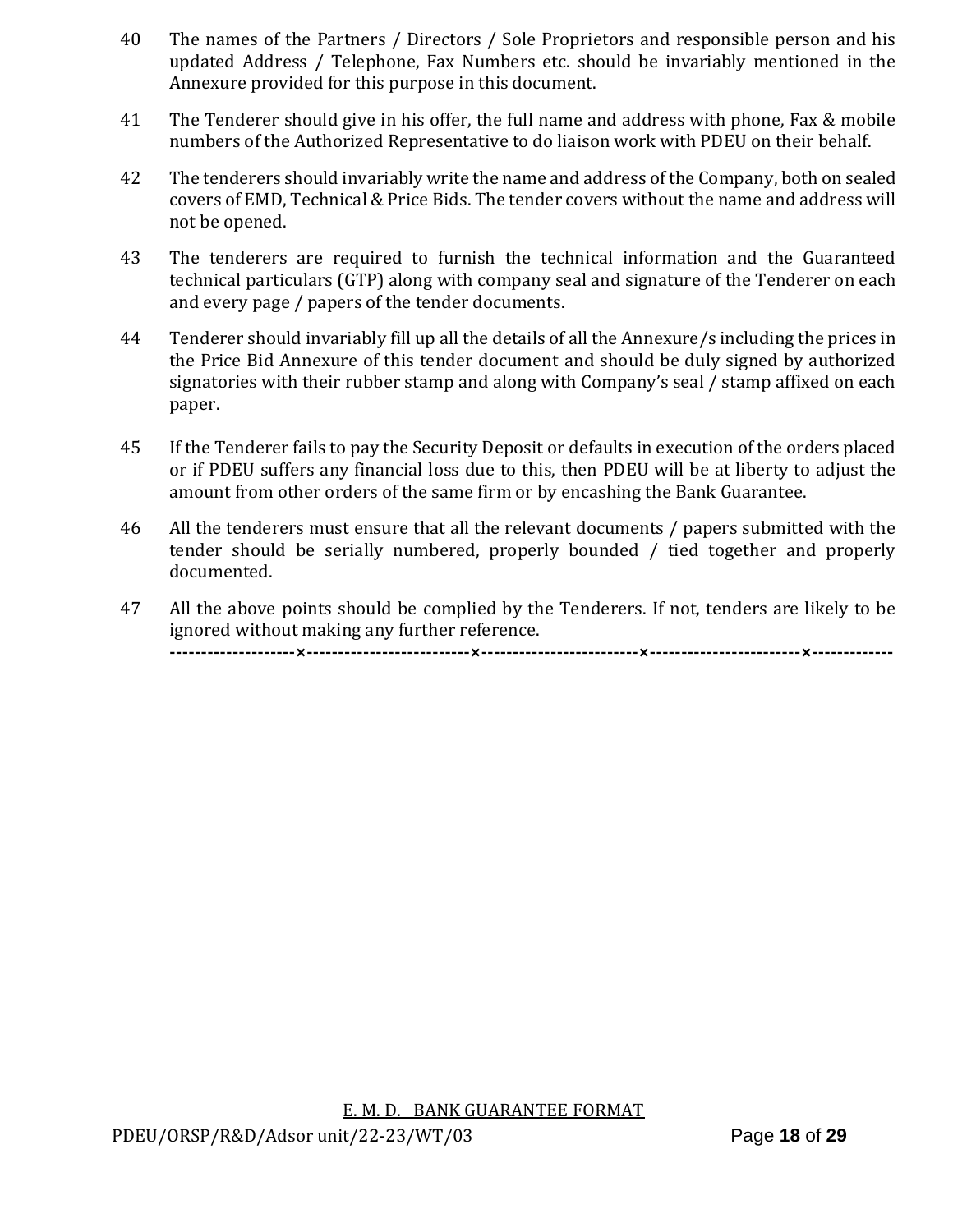| FOR TENDER NO. PDEU / |
|-----------------------|
|-----------------------|

#### APPENDIX – I (BANK GUARANTEE ON NON-JUDICIAL STAMP PAPER OF Rs.100/-)

| Messer's WHEREAS                                 | (Name & Address of the Firm) having                                                             |
|--------------------------------------------------|-------------------------------------------------------------------------------------------------|
|                                                  |                                                                                                 |
|                                                  | (Hereinafter called the 'Tenderer') wish to participate in the tender No. ____________ for      |
| $\circ$ of                                       | (Supply/Erection/Supply & Erection Work) (Name of                                               |
|                                                  |                                                                                                 |
|                                                  | UNIVERSITY and WHEREAS a Bank Guarantee for (Hereinafter called the "Beneficiary")              |
|                                                  | Rs. __________(Amount of EMD) valid till ______(Mention here date of validity of this guarantee |
|                                                  | which will be 4 (FOUR) months beyond initial validity of Tender's offer) is required to be      |
| submitted by the tenderer along with the tender. |                                                                                                 |

 $We, \underline{\hspace{1cm}}$ 

| (Name of the Bank and address of the Branch giving the Bank Guarantee)                           |  |
|--------------------------------------------------------------------------------------------------|--|
|                                                                                                  |  |
| give this Bank Guarantee No. ________________ dated _________ and hereby agree unequivocally and |  |
| Unconditionally to pay within 48 hours on demand in writing from the PANDIT DEENDAYAL            |  |
| ENERGY UNIVERSITY or any officer authorized by it in this behalf any amount not exceeding        |  |
|                                                                                                  |  |
| ______________(In words) to the said PANDIT DEENDAYAL ENERGY UNIVERSITY on behalf of the         |  |
| Tenderer.                                                                                        |  |

We\_\_\_\_\_\_\_\_\_\_\_\_\_\_\_\_\_\_\_\_\_\_\_\_\_\_\_\_\_\_\_\_(Name of the Bank) also agree that withdrawal of the tender or part thereof by the tenderer within its validity or Non submission of Security Deposit by the Tenderer within one month from the date tender or a part thereof has been accepted by the PANDIT DEENDAYAL ENERGY UNIVERSITY would constitute a default on the part of the Tenderer and that this Bank Guarantee is liable to be invoked and encashed within its validity by the Beneficiary in case of any occurrence of a default on the part of the Tenderer and that the encashed amount is liable to be forfeited by the Beneficiary.

This agreement shall be valid and binding on this Bank upto and inclusive of \_\_\_\_\_\_\_\_\_\_\_\_\_\_\_\_\_\_\_\_(Mention here the date of validity of Bank) and shall not be terminable by notice or by Guarantee) change in the constitution of the Bank or the firm of Tenderer Or by any reason whatsoever and our liability hereunder shall not be impaired or discharged by any extension of time or variations or alternations made, given, conceded with or without our knowledge or consent by or between the tenderer and the PDEU.

NOT WITH STANDING anything contained hereinbefore our liability under this guarantee is restricted to Rs.\_\_\_\_\_\_\_\_\_\_(Amt. of E.M.D.) (Rupees \_\_\_\_\_\_\_\_\_\_\_\_\_\_\_\_\_\_\_\_\_\_\_\_\_\_\_\_\_\_\_\_\_\_\_\_\_) (In words). Our Guarantee shall remain in force till [Date of validity of the Guarantee). Place: Date:

Please Mention here Complete Postal Address of the Bank with Branch Code, Telephone and Fax Nos.

#### SIGNATURE OF THE BANK'S AUTHORISED SIGNATORY WITH OFFICIAL SEAL

PDEU/ORSP/R&D/Adsor unit/22-23/WT/03Page **19** of **29**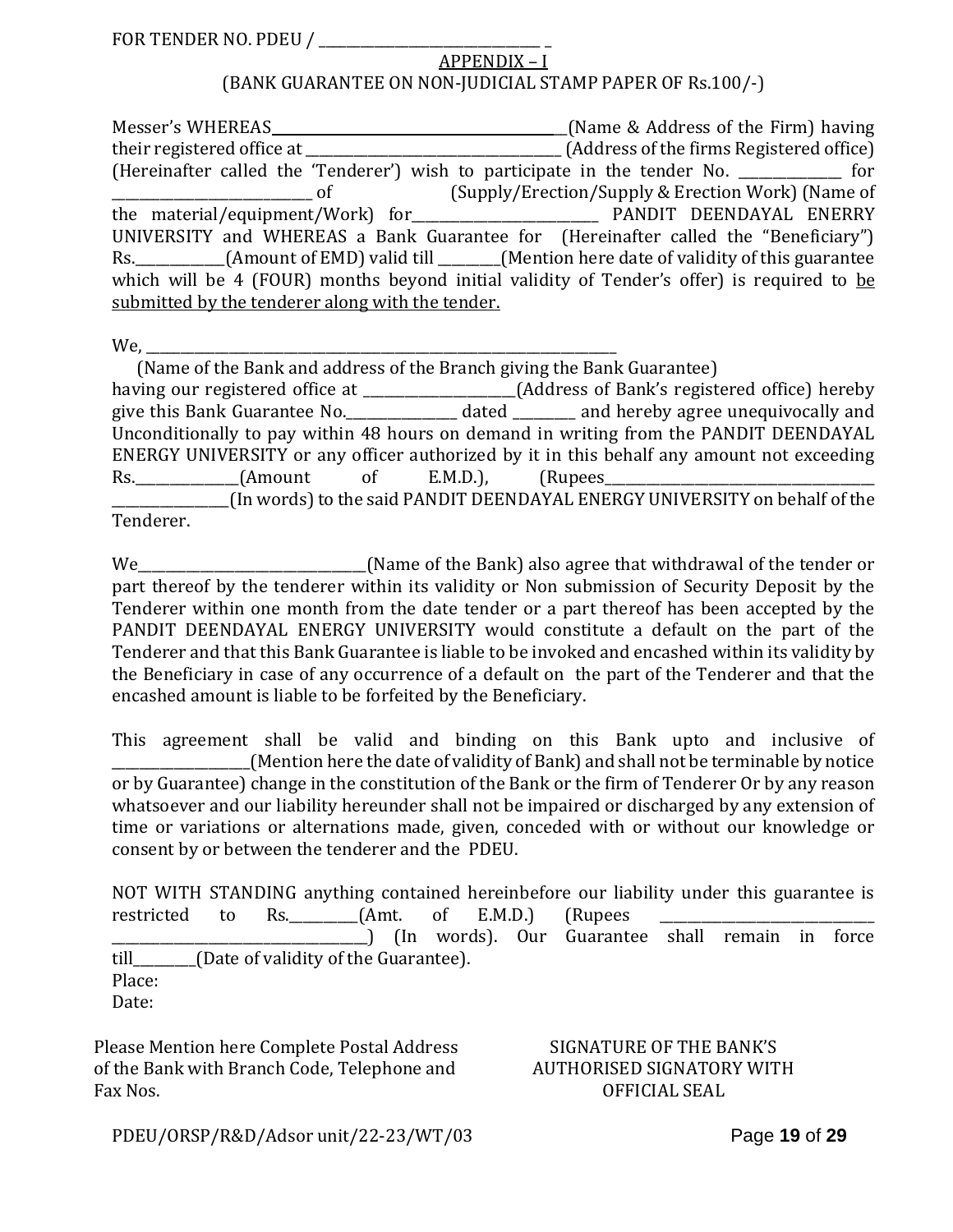#### FORM OF BANKER'S UNDERTAKING

[For Performance Guarantees (PG) as per clause no.8 of commercial terms and conditions]

We, Bank of <u>Consequence of the setting</u> agree unequivocally and unconditionally to pay within 48 hours on demand in writing from the PANDIT DEENDAYAL ENERGY UNIVERSITY. or any Officer authorized by it in this behalf any amount up to and not exceeding Rs.\_\_\_\_\_\_\_\_\_\_\_\_\_\_\_\_\_\_\_\_\_ (in words) Rupees\_\_\_\_\_\_\_\_\_\_\_\_\_\_\_\_\_\_\_\_\_\_\_\_\_\_\_\_

\_\_\_\_\_\_\_\_\_\_\_\_\_\_\_\_\_\_\_\_\_\_\_\_\_\_\_\_\_\_\_ to the said PANDIT DEENDAYAL ENERGY UNIVERSITY on behalf on  $M/s$ .

who have entered into a contract for the supply/works specified below:

P.O. (A/T) No.\_\_\_\_\_\_\_\_\_\_\_\_\_\_\_\_\_\_\_\_\_\_\_\_\_\_dated\_\_\_\_\_\_\_\_\_.

This agreement shall be valid and binding on this Bank upto and inclusive of and shall not be terminable by notice or by change in the constitution of the Bank or the firm of Contractors / Suppliers or by any other reasons whatsoever and our liability hereunder shall not be impaired or discharged by any extension of time or variations or alterations made, given conceded or agreed, with or without our knowledge or consent, by or between parties to the said within written contract.

"NOTWITHSTANDING" anything contained herein before our liability under this guarantee is restricted to Rs.

(Rupees\_\_\_\_\_\_\_\_\_\_\_\_\_\_\_\_\_\_\_\_\_\_\_\_\_\_\_\_\_\_\_\_\_\_\_\_\_\_\_\_\_\_\_\_\_ only). Our guarantee shall remain in force until \_\_\_\_\_\_\_\_\_\_\_.

Place: Date:

| Please Mention here Complete Postal   | SIGNATURE OF THE BANK'S            |
|---------------------------------------|------------------------------------|
| Address of the Bank with Branch Code, | AUTHORISED SIGNATORY WITH OFFICIAL |
| Telephone and Fax Nos.                | ROUND SEAL                         |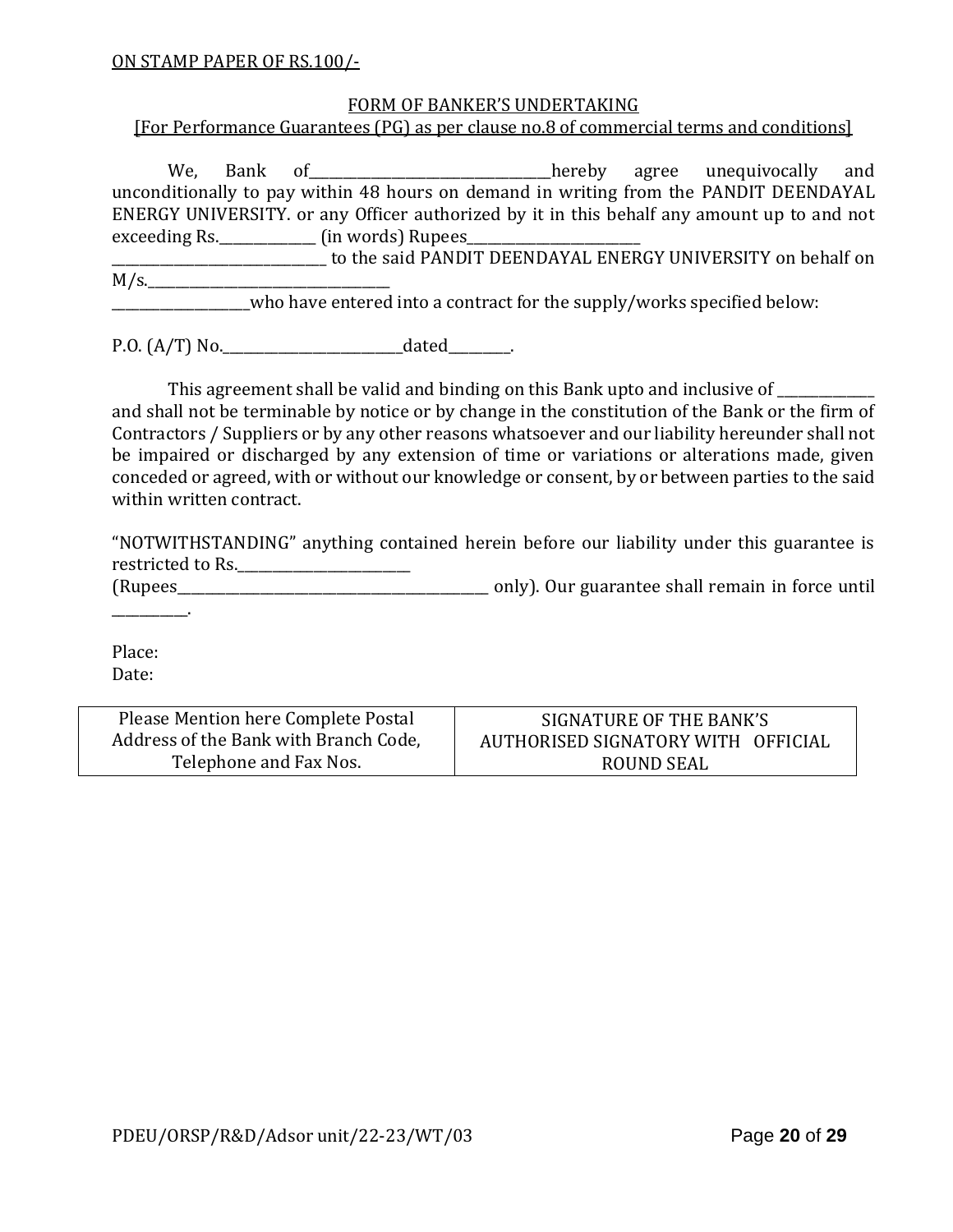#### ANNEXURE – 1

I / WE, confirm that following documents are attached with the technical bid of the offer and should be placed as a First page of offer.

| Sr.<br>N <sub>o</sub> | <b>Details</b>                                                  | <b>Confirmation</b><br>(Tick $\sqrt{$ any one) |
|-----------------------|-----------------------------------------------------------------|------------------------------------------------|
| $\mathbf{1}$          | Firm's details as per "Annexure -2"                             | YES / NO                                       |
| $\mathbf{2}$          | "Annexure-3"                                                    | YES / NO                                       |
| 3                     | Delivery schedule as per "Annexure-4"                           | YES / NO                                       |
| 4                     | Past experience details as per "Annexure-7"                     | YES / NO                                       |
| 5                     | PDEU technical specification duly signed and with seal of firm. | YES / NO                                       |
| 6                     | Technical & Commercial Deviation- "Annexure-6"                  | YES / NO                                       |
| 7                     | Experience Certificate-"Annexure-7"                             | YES / NO                                       |
| 8                     | Conformation of Tender Condition-"Annexure-8"                   | YES / NO                                       |

Signature of the Tenderer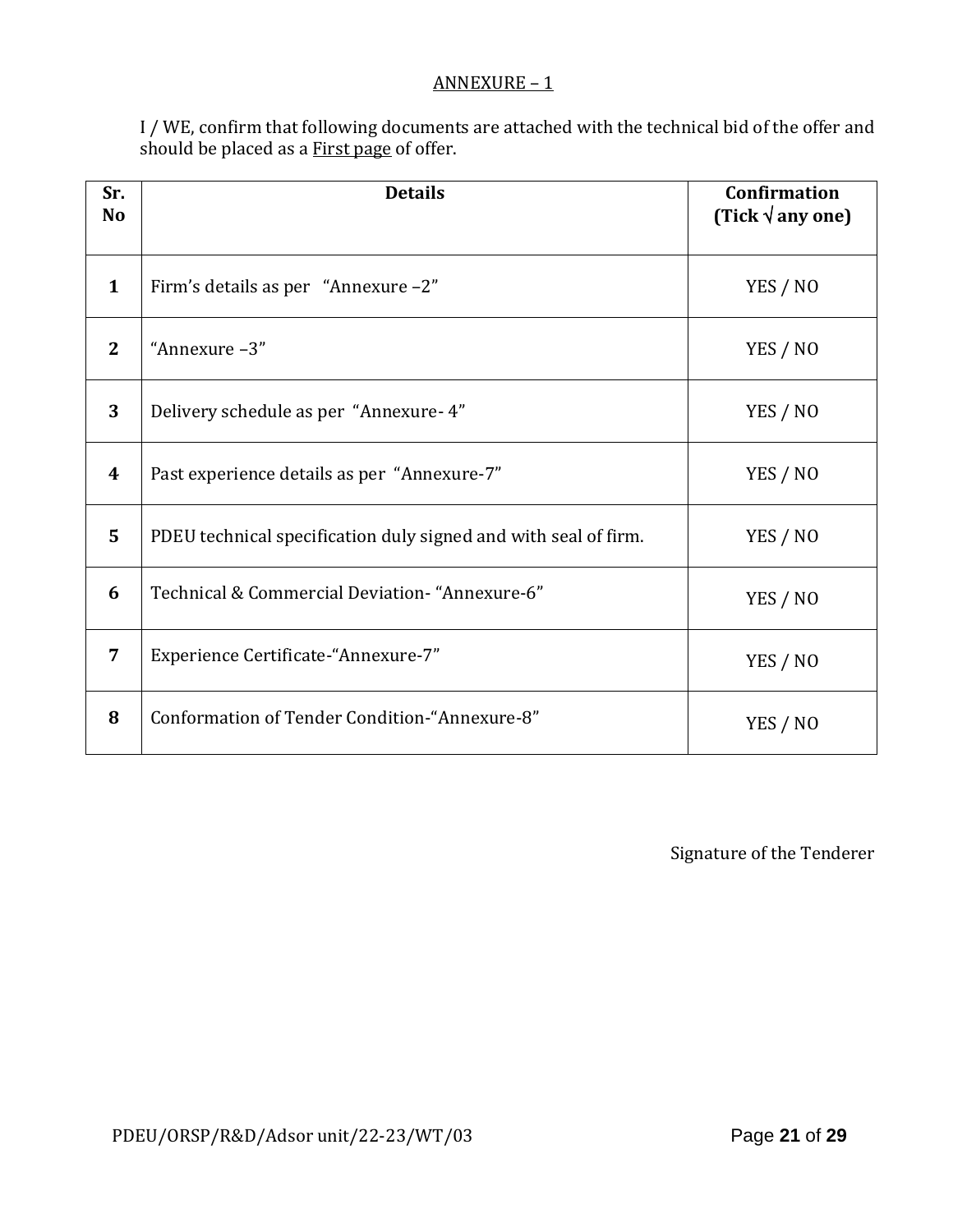## ANNEXURE - 2 DETAILS OF THE FIRM

Tenderer shall provide all the details in this form and shall be placed as a Second Page of the bid.

| <b>Supplier Name</b>                                                                 |                      |                                |                 |                      |                                  |  |
|--------------------------------------------------------------------------------------|----------------------|--------------------------------|-----------------|----------------------|----------------------------------|--|
| Within Gujarat / Outside Gujarat                                                     |                      |                                |                 |                      |                                  |  |
| Pvt. Firm / Public Ltd. / State Govt.<br>Under taking / Central Govt.<br>undertaking |                      | (Indicate the relevant status) |                 |                      |                                  |  |
| GST No. and GST Date                                                                 |                      |                                |                 |                      |                                  |  |
| CST No. and CST Date                                                                 |                      |                                |                 |                      |                                  |  |
| <b>Excise No. and Excise Date</b>                                                    |                      |                                |                 |                      |                                  |  |
| <b>Financial Turnover for Past 3 Years</b><br>(Rupees in Lacs (10 <sup>5</sup> )     |                      | 1st Year                       |                 | 2 <sup>nd</sup> Year | 3rd Year                         |  |
| Custom No. and Date (If applicable)                                                  |                      |                                |                 |                      |                                  |  |
| Address of                                                                           | Registered<br>Office |                                | Factory / Works |                      | <b>Authorized Representative</b> |  |
| Contact person name                                                                  |                      |                                |                 |                      |                                  |  |
| Designation                                                                          |                      |                                |                 |                      |                                  |  |
| Address                                                                              |                      |                                |                 |                      |                                  |  |
| City & Pin code                                                                      |                      |                                |                 |                      |                                  |  |
| State                                                                                |                      |                                |                 |                      |                                  |  |
| Country                                                                              |                      |                                |                 |                      |                                  |  |
| Phone Nos.(Off.)                                                                     |                      |                                |                 |                      |                                  |  |
| Phone Nos.(Res.)                                                                     |                      |                                |                 |                      |                                  |  |
| Fax Nos.                                                                             |                      |                                |                 |                      |                                  |  |
| STD Code.                                                                            |                      |                                |                 |                      |                                  |  |
| Mobile No.                                                                           |                      |                                |                 |                      |                                  |  |
| Web site address                                                                     |                      |                                |                 |                      |                                  |  |
| Email-id                                                                             |                      |                                |                 |                      |                                  |  |
| Specimen signature                                                                   |                      |                                |                 |                      |                                  |  |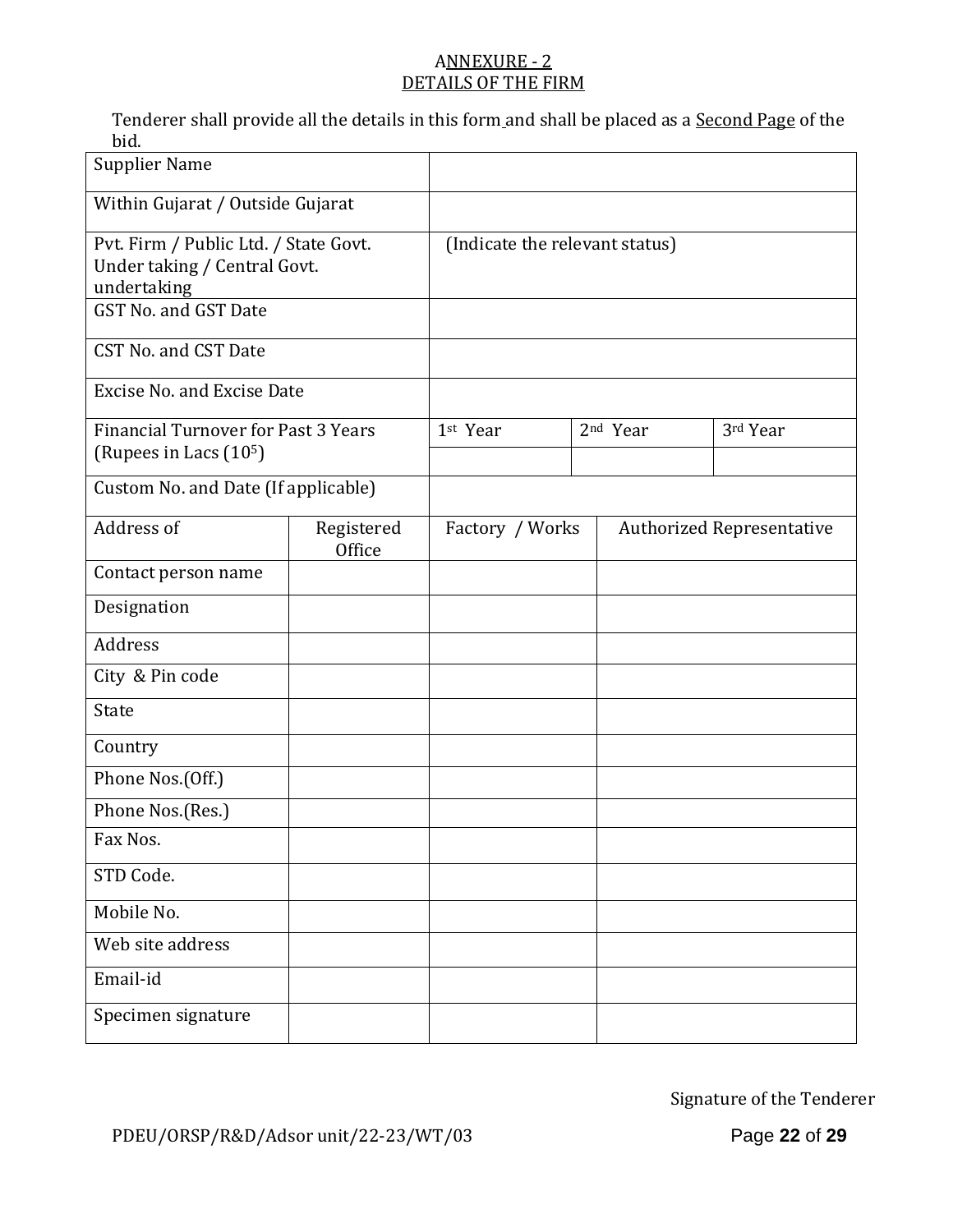## ANNEXURE-3

Tenderer shall fill up following details and shall be Third page of the Technical Bid

| $\mathbf{1}$   | PRICES: [FIRM ONLY]<br>(Please Specify YES / NO.)                                                                     |               |
|----------------|-----------------------------------------------------------------------------------------------------------------------|---------------|
| $\overline{2}$ | <b>EXCISE DUTY: [SINGLE SLAB ONLY]</b><br>(Please Specify INCUSIVE / EXCLUSIVE /<br>EXEMPTED)                         | $\frac{0}{0}$ |
| 3              | <b>GST: [IN PERCENTAGE]</b><br>(Please Specify INCUSIVE / EXCLUSIVE /<br>EXEMPTED)                                    | $\frac{0}{0}$ |
|                | Please quote your GST Registration No. & Date.                                                                        |               |
| $\overline{4}$ | PENALTY TERMS AGREED :<br>(Please Specify YES / NO.)                                                                  |               |
| 5              | PERFORMANCE GUARANTEE TO COVER EXECUTION<br>PERIOD (SECURITY) TERMS : AGREED: (Cl.no.8)<br>(Please Specify YES / NO.) |               |
| 6              | PERFORMANCE GUARNTEE TO COVER WARRANTY<br>PERIOD TERMS AGREED: (Wherever<br>applicable): (Please Specify YES / NO.)   |               |
| $\overline{7}$ | <b>VALIDITY OF THE OFFER AGREED:</b><br>(Please Specify YES / NO.)                                                    |               |
| 8              | <b>PAYMENT TERMS AGREED:</b><br>(Please Specify YES / NO.)                                                            |               |
| 9              | ITEMS OFFERED : (Yes/No)                                                                                              |               |

Signature of the Tenderer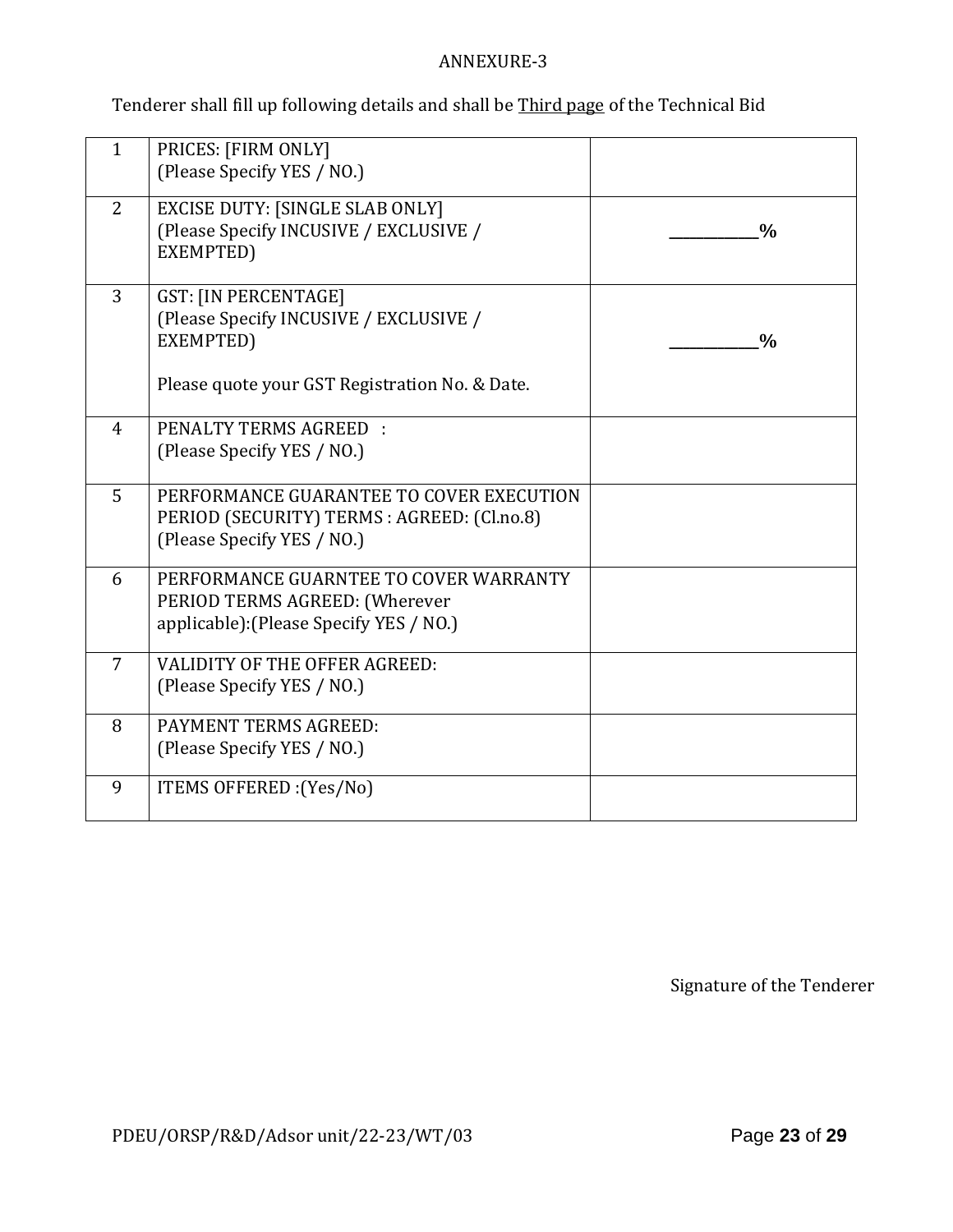## ANNEXURE – 4

## Details of the Items and Qty. offered as a Fourth Page of offer.

| Sr.<br>No. | Details of the Items / Equipments Offered | Quantity<br>Offered | Status:<br>Supplier/Manufacturer |
|------------|-------------------------------------------|---------------------|----------------------------------|
|            |                                           |                     |                                  |
|            |                                           |                     |                                  |
|            |                                           |                     |                                  |
|            |                                           |                     |                                  |
|            |                                           |                     |                                  |
|            |                                           |                     |                                  |
|            |                                           |                     |                                  |
|            |                                           |                     |                                  |
|            |                                           |                     |                                  |
|            |                                           |                     |                                  |
|            |                                           |                     |                                  |
|            |                                           |                     |                                  |
|            |                                           |                     |                                  |
|            |                                           |                     |                                  |
|            |                                           |                     |                                  |
|            |                                           |                     |                                  |
|            |                                           |                     |                                  |
|            |                                           |                     |                                  |
|            |                                           |                     |                                  |
|            |                                           |                     |                                  |
|            |                                           |                     |                                  |
|            |                                           |                     |                                  |
|            |                                           |                     |                                  |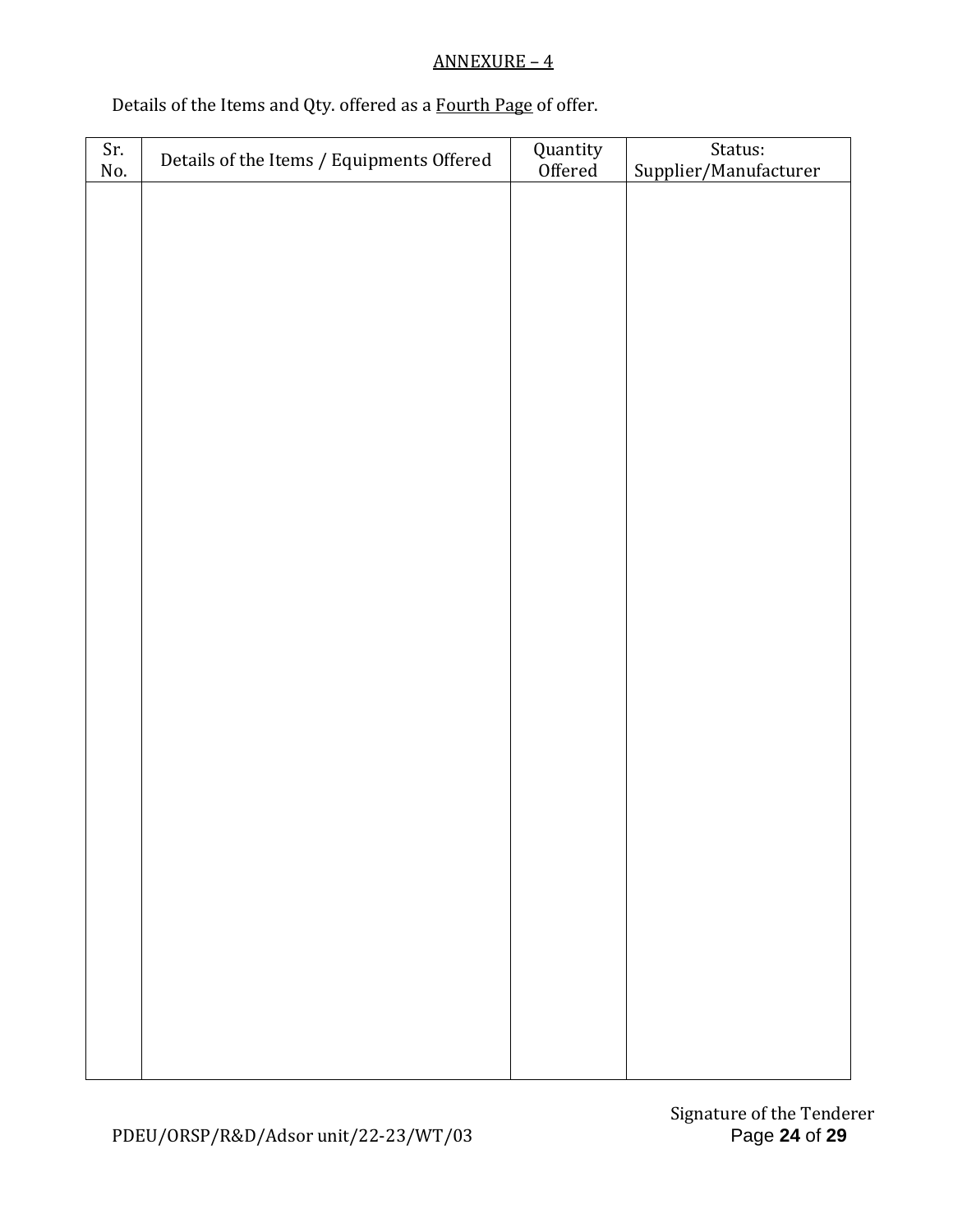#### ANNEXURE – 5

(UNDERTAKING IN REGARD TO STOP DEAL / BLACK LIST THEREOF) and should be placed as a Fifth page of offer.

Sub: Undertaking in regard to Stop Deal / Black List Thereof.

Ref: Tender No. PDEU / \_\_\_\_\_\_\_\_\_\_\_\_\_\_\_\_\_\_\_\_\_\_\_\_.

All bidders will have to furnish the following undertaking duly filled in, signed and stamped for each quoted item of the tender along with the Technical Bid.

…….

---------------------------------------------------------------------

| I/We                        |                                                 |
|-----------------------------|-------------------------------------------------|
| Authorized signatory of M/S | here by certify that $M/S$                      |
|                             | is not stop deal / black listed by PDEU for the |
|                             |                                                 |

tendered item.

Seal of the Firm Signature of the Tenderer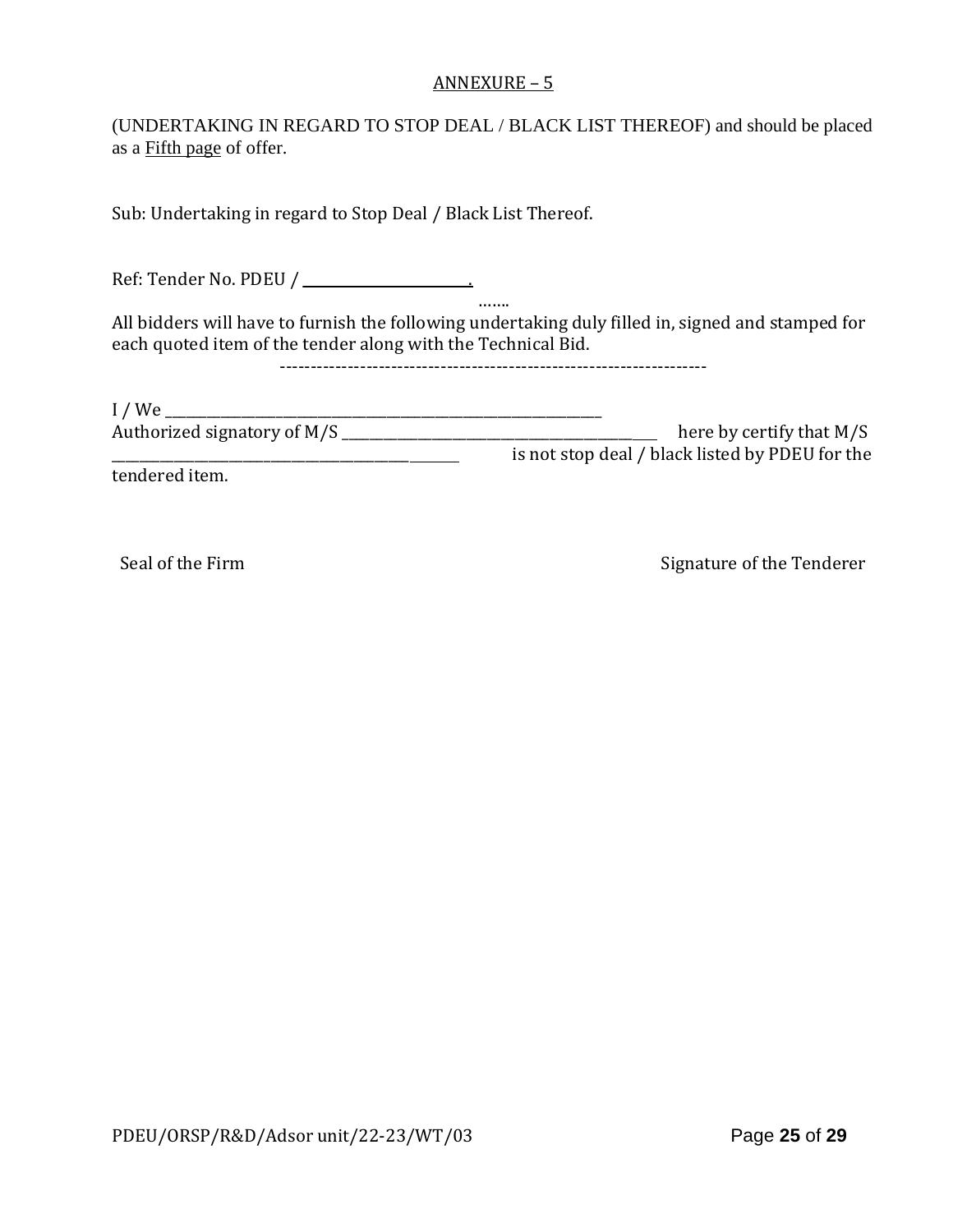#### ANNEXURE-6 TECHNICAL AND COMMERCIAL DEVIATIONS IF ANY TO BE FURNISHED IN THIS ANNEXURE ONLY AND TO BE SUBMITTED WITH TECHNICAL BID

We confirm that the product offered under this tender complies with all the Technical Specifications, except the deviations mentioned above. We also confirm that there are no commercial deviations other than mentioned above

Signature of the Tenderer

PDEU/ORSP/R&D/Adsor unit/22-23/WT/03Page **26** of **29**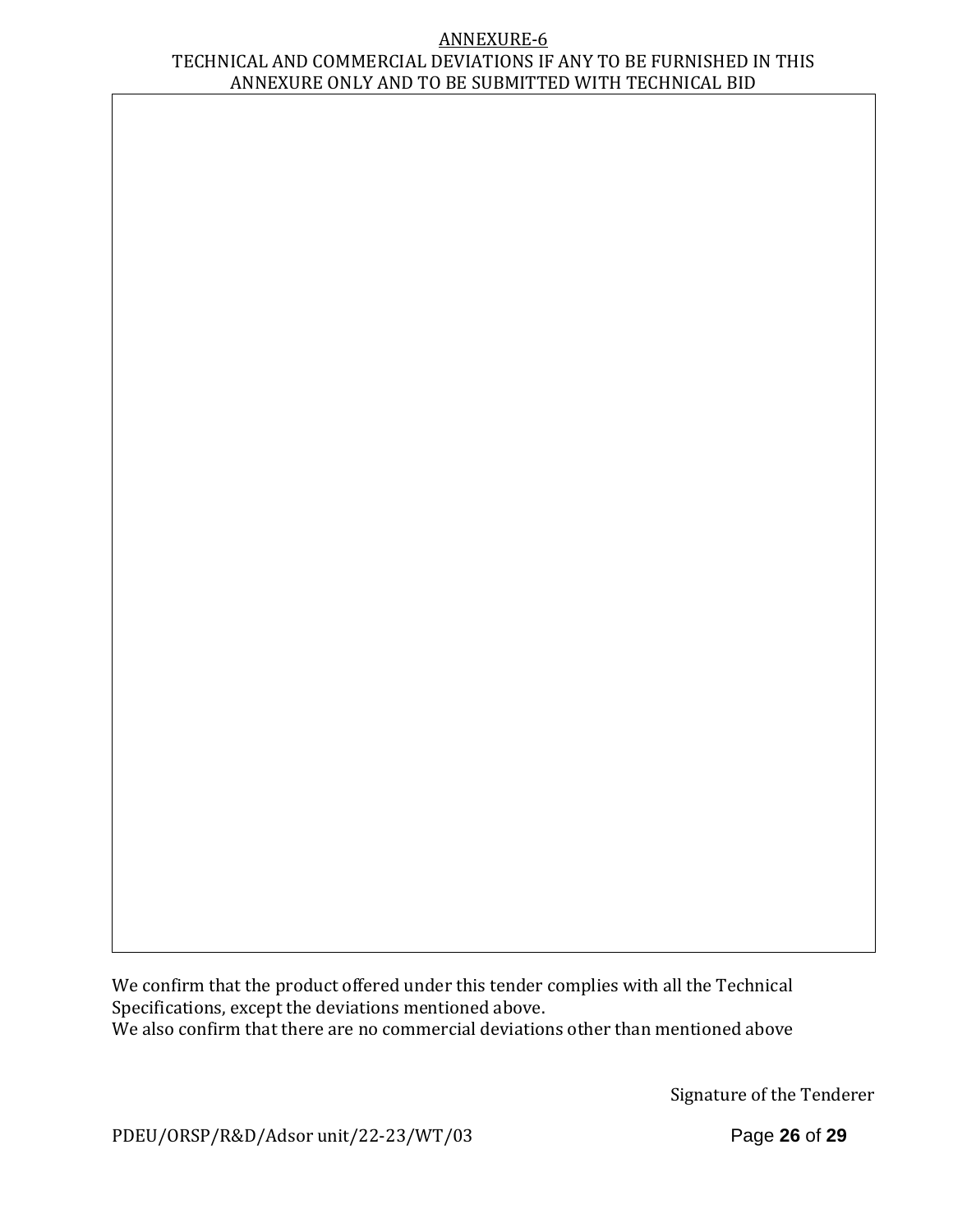## ANNEXURE-7

## DETAILS OF THE EXPERIENCE FOR SUPPLY OF SIMILAR TYPE OF ITEMS IN LAST THREE YEARS FROM THE DUE DATE OF TENDER:

| Sr.<br>No | <b>ITEMS</b><br><b>SUPPLIED TO</b> | ORDER<br><b>REFERENCE</b><br>No. & DATE | <b>ITEMS</b> | Qty. | ORDER FULLY<br>EXECUTED.<br>YES/NO | STATUS, IF<br>ORDER UNDER<br><b>EXECUTION</b> | <b>REMARKS</b> |
|-----------|------------------------------------|-----------------------------------------|--------------|------|------------------------------------|-----------------------------------------------|----------------|
| 1)        |                                    |                                         |              |      |                                    |                                               |                |
| 2)        |                                    |                                         |              |      |                                    |                                               |                |
| 3)        |                                    |                                         |              |      |                                    |                                               |                |
| 4)        |                                    |                                         |              |      |                                    |                                               |                |
| 5)        |                                    |                                         |              |      |                                    |                                               |                |

Signature of the Tenderer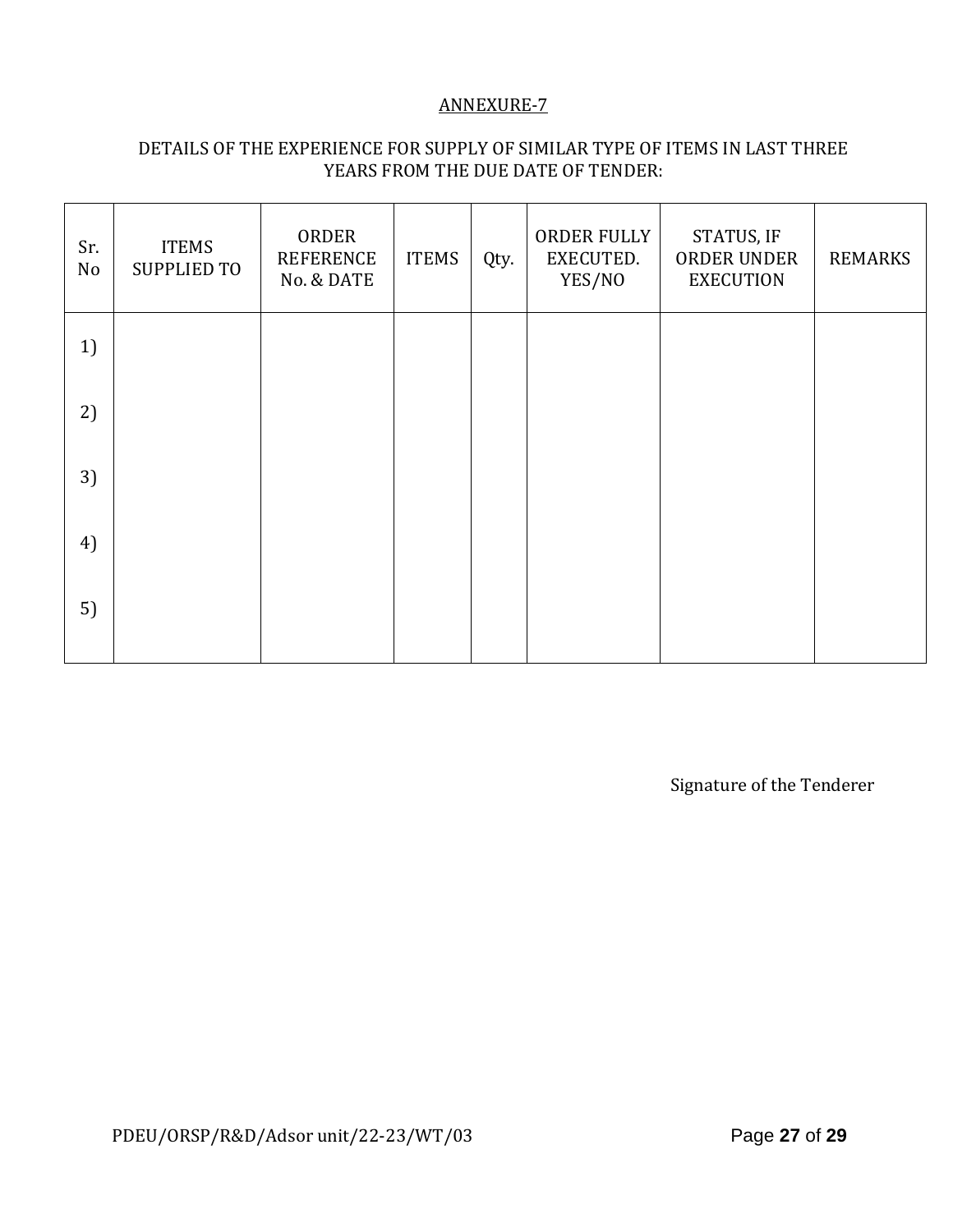Subject: Supply of \_\_\_\_\_\_\_\_\_\_\_\_\_\_\_\_\_\_\_\_\_\_\_\_\_\_\_\_\_\_\_\_\_\_\_\_\_\_

Reference: Tender enquiry No. PDEU/ / Due on date: / / 200.

In connection with the above subject and reference I/ We confirm the following:

- 1. I / We, the undersigned have read and examined the Tender Specifications and commercial terms and conditions of tender under reference.
- 2. I / We, declare that our Technical Bid is strictly in line with the Tender specifications (except the deviations shown in Annexure No.7.
- 3. Further, I / We also agree that additional conditions / deviations, if any, found in the Commercial terms & conditions (except mentioned in the Annexure-7), our offer shall be outrightly rejected without assigning any reason thereof.

Seal of the Firm Signature of the Authorised Representatives of the firm

Date:

Name:

Status:

Name of the Tendering Firm / Agency: